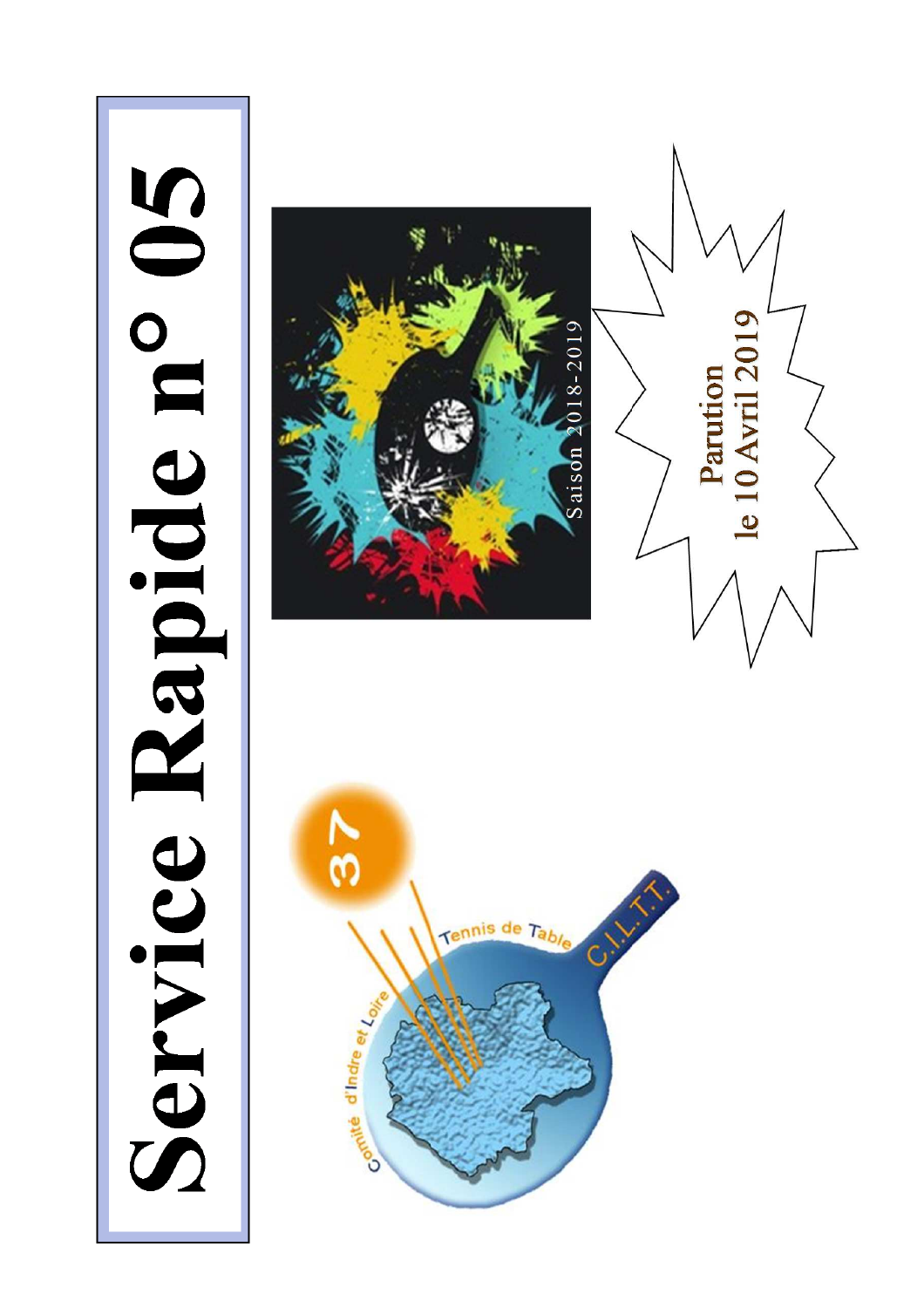# **PRE-REGIONALE**

### **1ère journée** *(2ème phase)*

| BEAUJARDIN BCT 1                             | - TT CORMERY-TRUYES 2      | 3              | 11             |
|----------------------------------------------|----------------------------|----------------|----------------|
| C.P. VEIGNE 1                                | - AS VERETZ TT 2           | 1              | 13             |
| TT JOUE LES TOURS 5                          | - A.S. FONDETTES 5         | 5              | 9              |
| U.S.E. AVOINE-BEAUMONT 1 - RS ST CYR/LOIRE 2 |                            | 9              | 5              |
| 2ème journée (2ème phase)                    |                            |                |                |
| AS VERETZ TT 2                               | - BEAUJARDIN BCT 1         | 14             | 0              |
| A.S. FONDETTES 5                             | - C.P. VEIGNE 1            | 14             | 0              |
| TT JOUE LES TOURS 5                          | - U.S.E. AVOINE-BEAUMONT 1 | $\overline{4}$ | 10             |
| TT CORMERY-TRUYES 2                          | - RS ST CYR/LOIRE 2        | 11             | 3              |
| 3ème journée (2ème phase)                    |                            |                |                |
| <b>BEAUJARDIN BCT 1</b>                      | - A.S. FONDETTES 5         | 6              | 8              |
| C.P. VEIGNE 1                                | - TT JOUE LES TOURS 5      | 3              | 11             |
| RS ST CYR/LOIRE 2                            | - AS VERETZ TT 2           | 5              | 9              |
| U.S.E. AVOINE-BEAUMONT 1 FT CORMERY-TRUYES 2 |                            | 7              | $\overline{7}$ |
|                                              |                            |                |                |

| - TT CORMERY-TRUYES 2   |
|-------------------------|
| - AS VERETZ TT 2        |
| - A.S. FONDETTES 5      |
| - RS ST CYR/LOIRE 2     |
|                         |
| - BEAUJARDIN BCT 1      |
| - C P VFIGNE 1          |
| - USE AVOINE-BEAUMONT 1 |
| - RS ST CYR/I OIRE 2    |
|                         |
| - A S FONDETTES 5       |

| DEAUJARDIIN DUT T         | - II UURMERI-IRUIESZ       |                |          |    |                                 |      |                |                     |       |     |                |                 |
|---------------------------|----------------------------|----------------|----------|----|---------------------------------|------|----------------|---------------------|-------|-----|----------------|-----------------|
| C.P. VEIGNE 1             | - AS VERETZ TT 2           |                | 13       | Rg | Equipe                          | PT I |                |                     | JIVIN | D   | PF             |                 |
| TT JOUE LES TOURS 5       | - A.S. FONDETTES 5         | 5              | -9       |    | A.S. FONDETTES 5                | 14   | 5              | 4                   |       |     | 0 <sup>1</sup> |                 |
| U.S.E. AVOINE-BEAUMONT 1  | - RS ST CYR/LOIRE 2        | 9              | 5        |    | <b>ITT CORMERY-TRUYES 2</b>     | 13   |                | $5 \quad 3 \quad 2$ |       |     |                | $\overline{1}0$ |
| 2ème journée (2ème phase) |                            |                |          |    | AS VERETZ TT 2                  | 13   |                | 5 3 1               |       |     |                | $\overline{0}$  |
| AS VERETZ TT 2            | - BEAUJARDIN BCT 1         | 14             | $\Omega$ | 4  | <b>U.S.E. AVOINE-BEAUMONT 1</b> | 10   |                | 5   2               |       |     |                | $\overline{0}$  |
| A.S. FONDETTES 5          | $-$ C.P. VEIGNE 1          | 14             | $\Omega$ | 5  | <b>BEAUJARDIN BCT 1</b>         |      |                | 5 2 1               |       |     |                | $\overline{0}$  |
| TT JOUE LES TOURS 5       | - U.S.E. AVOINE-BEAUMONT 1 | $\overline{4}$ | 10       |    | <b>TT JOUE LES TOURS 5</b>      |      | 5 <sub>1</sub> |                     |       |     |                | $\overline{0}$  |
| TT CORMERY-TRUYES 2       | - RS ST CYR/LOIRE 2        | 11             |          |    | <b>RS ST CYR/LOIRE 2</b>        |      | 5 <sub>1</sub> |                     |       |     |                | $\overline{1}0$ |
| 3ème journée (2ème phase) |                            |                |          | 8  | C.P. VEIGNE 1                   | 5    |                |                     | 5 0 0 | - 5 | $01$ 0         |                 |



# **DEPARTEMENTALE 1**

### **POULE A**

| 3ème journée (2ème phase) |                          |             |                |    |                            |    |   |                |                |   |   |    |
|---------------------------|--------------------------|-------------|----------------|----|----------------------------|----|---|----------------|----------------|---|---|----|
| <b>RS ST CYR/LOIRE 3</b>  | AS VERETZ TT 3           | 14          | $\overline{4}$ |    |                            |    |   |                |                |   |   |    |
| TT PARCAY MESLAY 2        | US RENAUDINE TT 3        | 8           | 10             |    |                            |    |   |                |                |   |   |    |
| R.C. BALLAN 2             | A.S. FONDETTES 6         | 15          | 3              | Rg | Equipe                     | PT |   | V              | N              | D | P |    |
| U.S. GENILLE TT 2         | CS MEMBROLLAIS TT 1      | 13          | 5              |    | <b>RS ST CYR/LOIRE 3</b>   | 13 | 5 | $\overline{4}$ | 0              |   | 0 | -0 |
| 4ème journée (2ème phase) |                          |             |                |    | 2 U.S. GENILLE TT 2        | 12 | 5 | 3              |                |   | 0 |    |
| AS VERETZ TT 3            | TT PARCAY MESLAY 2       | 13          | 5              |    | 3 R.C. BALLAN 2            | 11 | 5 | 3              | $\overline{0}$ | 2 | 0 | -0 |
| US RENAUDINE TT 3         | R.C. BALLAN 2            | $7^{\circ}$ | 11             |    | AS VERETZ TT 3             | 10 | 5 | 2              |                | 2 | 0 |    |
| CS MEMBROLLAIS TT 1       | A.S. FONDETTES 6         | $7^{\circ}$ | 11             |    | 5 A.S. FONDETTES 6         | 9  | 5 | $\overline{2}$ | $\overline{0}$ | 3 | 0 |    |
| U.S. GENILLE TT 2         | <b>RS ST CYR/LOIRE 3</b> | 12          | 6              |    | US RENAUDINE TT 3          | 9  | 5 | $\overline{2}$ | 0              | 3 | 0 |    |
| 5ème journée (2ème phase) |                          |             |                |    | TT PARCAY MESLAY 2         | 9  | 5 | $\overline{2}$ | $\overline{0}$ | 3 | 0 | O  |
| R.C. BALLAN 2             | - AS VERETZ TT 3         |             | 17             | 8  | <b>CS MEMBROLLAIS TT 1</b> | 7  | 5 |                | 0              |   |   |    |
| A.S. FONDETTES 6          | - US RENAUDINE TT 3      | $5^{\circ}$ | 13             |    |                            |    |   |                |                |   |   |    |
| TT PARCAY MESLAY 2        | - U.S. GENILLE TT 2      | 10          | 8              |    |                            |    |   |                |                |   |   |    |
| <b>RS ST CYR/LOIRE 3</b>  | - CS MEMBROLLAIS TT 1    | 12          | 6              |    |                            |    |   |                |                |   |   |    |

### **POULE B**

| <b>3ème journée</b> (2ème phase) |                              |                |                |
|----------------------------------|------------------------------|----------------|----------------|
| A.S.T.T. ESVRES 1                | - ES OESIENNE TT 2           | 15             | 3              |
| T.T. BENAISIEN 1                 | - LANGEAIS-CINQ MARS 2       | 11             | 7              |
| TT JOUE LES TOURS 6              | - ES LA VILLE-AUX-DAMES TT 3 | 5              | 13             |
| 4S TOURS T.T. 12                 | - TT CHINONAIS 2             | 11             | $\overline{7}$ |
| <b>4ème journée</b> (2ème phase) |                              |                |                |
| ES OESIENNE TT 2                 | - T.T. BENAISIEN 1           | 11             | 7              |
| LANGEAIS-CINQ MARS 2             | - TT JOUE LES TOURS 6        | 11             | $\overline{7}$ |
| <b>TT CHINONAIS 2</b>            | - ES LA VILLE-AUX-DAMES TT 3 | $\mathcal{P}$  | 16             |
| 4S TOURS T.T. 12                 | - A.S.T.T. ESVRES 1          | $\overline{7}$ | 11             |
| Sème journée (2ème phase)        |                              |                |                |
| TT JOUE LES TOURS 6              | - ES OESIENNE TT 2           | 4              | 14             |
| ES LA VILLE-AUX-DAMES TT 3       | - LANGEAIS-CINQ MARS 2       | 16             | $\overline{2}$ |
| T.T. BENAISIEN 1                 | - 4S TOURS T.T. 12           | 12             | 6              |
| A.S.T.T. ESVRES 1                | - TT CHINONAIS 2             | 11             | 7              |

| A.Ə. I . I . EƏVKEƏ I     | - ESUESIENNE I I Z           | ıэ             |    |    |                                   |                      |                                                                 |    |          |          |                |  |
|---------------------------|------------------------------|----------------|----|----|-----------------------------------|----------------------|-----------------------------------------------------------------|----|----------|----------|----------------|--|
| T.T. BENAISIEN 1          | - LANGEAIS-CINQ MARS 2       | 11             |    | Rg | Equipe                            | PTIJ                 |                                                                 | ΙV | N        | D I      | PF             |  |
| TT JOUE LES TOURS 6       | - ES LA VILLE-AUX-DAMES TT 3 | 5              | 13 |    | <b>ES LA VILLE-AUX-DAMES TT 3</b> | $15 \quad 5 \quad 5$ |                                                                 |    | $\Omega$ | $\Omega$ | $01$ 0         |  |
| 4S TOURS T.T. 12          | - TT CHINONAIS 2             | 11             |    |    | 2 A.S.T.T. ESVRES 1               |                      | $13 \mid 5 \mid 4$                                              |    | 0        |          | $0$   0        |  |
| 4ème journée (2ème phase) |                              |                |    |    | <b>IES OESIENNE TT 2</b>          |                      | $\begin{array}{ c c c c c } \hline 5 & 3 \\ \hline \end{array}$ |    | 0        | 2        | $01$ 0         |  |
| ES OESIENNE TT 2          | - T.T. BENAISIEN 1           | 11             |    |    | <b>T.T. BENAISIEN 1</b>           |                      | 5 3                                                             |    | $\Omega$ | 2        | $01$ 0         |  |
| LANGEAIS-CINQ MARS 2      | - TT JOUE LES TOURS 6        | 11             |    |    | 5 4S TOURS T.T. 12                | 9                    | 5                                                               |    | $\Omega$ | 3        | $01$ 0         |  |
| TT CHINONAIS 2            | - ES LA VILLE-AUX-DAMES TT 3 | $\overline{2}$ | 16 | 6  | <b>ITT CHINONAIS 2</b>            | 8                    | 5                                                               |    |          | 3        | 0 <sup>1</sup> |  |
| 4S TOURS T.T. 12          | - A.S.T.T. ESVRES 1          | 7              | 11 |    | LANGEAIS-CINQ MARS 2              |                      | 5                                                               |    |          |          | 0 <sup>1</sup> |  |
| 5ème journée (2ème phase) |                              |                |    |    | TT JOUE LES TOURS 6               | 6                    | 5                                                               |    |          |          | $0$   0        |  |
|                           |                              |                |    |    |                                   |                      |                                                                 |    |          |          |                |  |



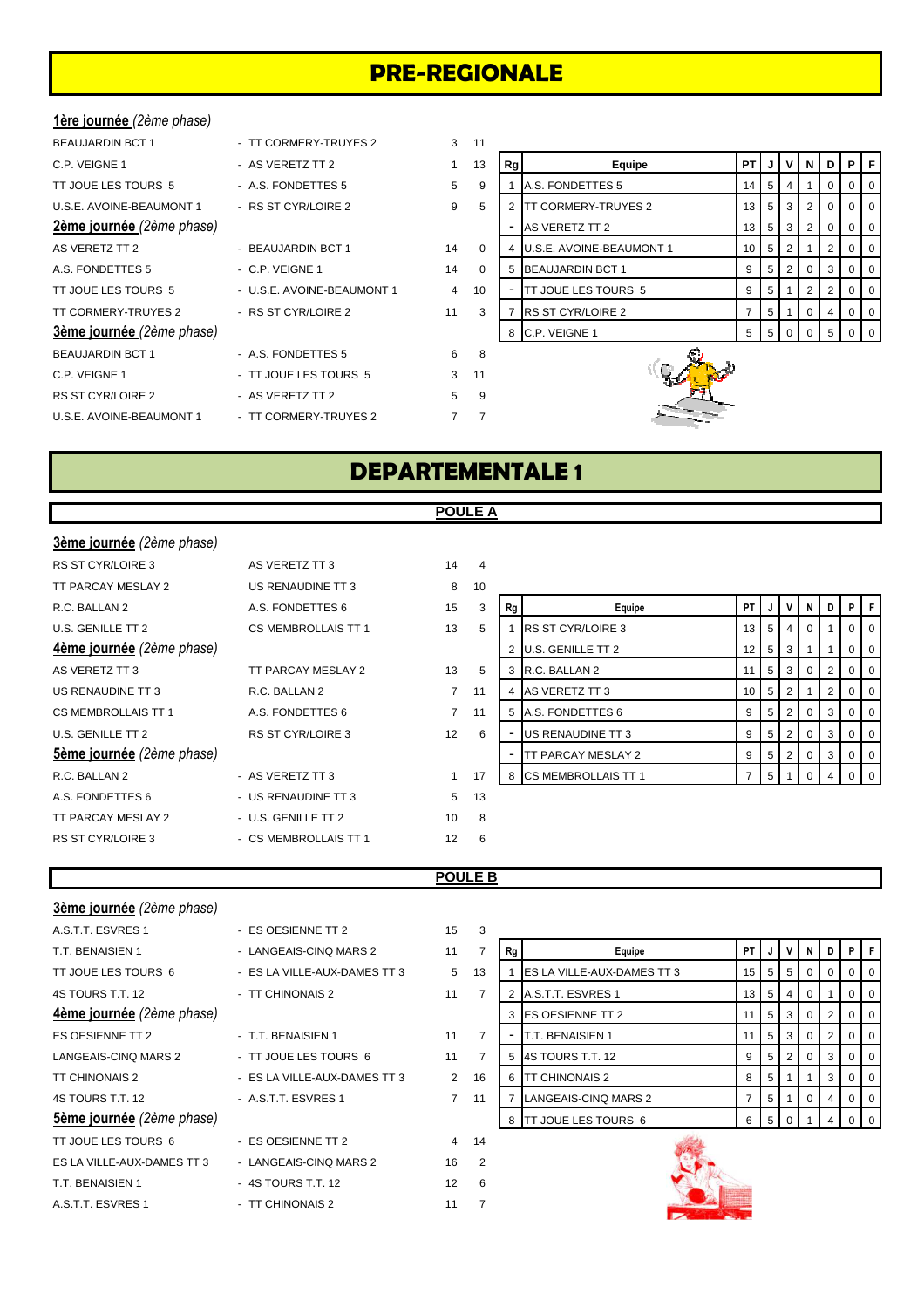# **DEPARTEMENTALE 2**

# **POULE A**

| 3ème journée (2ème phase)        |                     |    |    |
|----------------------------------|---------------------|----|----|
| <b>ES RIDELLOIS TT 1</b>         | - 4S TOURS T.T. 13  | 13 | 5  |
| US RENAUDINE TT 5                | - C.E.S. TOURS 1    | 5  | 13 |
| US LA RICHE TT 1                 | - U.S. GENILLE TT 3 | 15 | 3  |
| A.S. FONDETTES 7                 | - LARCAY T.T. 1     | 13 | 5  |
| <b>4ème journée</b> (2ème phase) |                     |    |    |
| 4S TOURS T.T. 13                 | - US RENAUDINE TT 5 | 13 | 5  |
| C.E.S. TOURS 1                   | - US LA RICHE TT 1  | 8  | 10 |
| LARCAY T.T. 1                    | - U.S. GENILLE TT 3 | 13 | 5  |
| A.S. FONDETTES 7                 | - ES RIDELLOIS TT 1 | 5  | 13 |
| <b>5ème journée</b> (2ème phase) |                     |    |    |
| US LA RICHE TT 1                 | - 4S TOURS T.T. 13  | 13 | 5  |
| U.S. GENILLE TT 3                | - C.E.S. TOURS 1    |    |    |
| US RENAUDINE TT 5                | - A.S. FONDETTES 7  | 5  | 13 |
| <b>ES RIDELLOIS TT 1</b>         | - LARCAY T.T. 1     | 12 | 6  |

| US RENAUDINE TT 5         | - C.E.S. TOURS 1    | 5. | 13 |    |                           |                 |                |                         |          |   |                |                |
|---------------------------|---------------------|----|----|----|---------------------------|-----------------|----------------|-------------------------|----------|---|----------------|----------------|
| US LA RICHE TT 1          | - U.S. GENILLE TT 3 | 15 | 3  | Rg | Equipe                    | PT I            |                |                         | N        | D | PF             |                |
| A.S. FONDETTES 7          | - LARCAY T.T. 1     | 13 | 5  |    | <b>IES RIDELLOIS TT 1</b> | 13 I            | 5              | 4                       | 0        |   |                | 0 <sub>0</sub> |
| 4ème journée (2ème phase) |                     |    |    |    | US LA RICHE TT 1          | 13 <sup>1</sup> | 5              | 4                       | 0        |   | 0 <sub>0</sub> |                |
| 4S TOURS T.T. 13          | - US RENAUDINE TT 5 | 13 | 5  |    | 3 C.E.S. TOURS 1          | 10 I            | $\overline{4}$ | -3                      | $\Omega$ |   | 0 <sub>0</sub> |                |
| C.E.S. TOURS 1            | - US LA RICHE TT 1  | 8  | 10 |    | 4 US RENAUDINE TT 5       | 9               | 5              | 2                       | $\Omega$ | 3 | 0 <sub>0</sub> |                |
| LARCAY T.T. 1             | - U.S. GENILLE TT 3 | 13 | 5  |    | LARCAY T.T. 1             | 9               | 5              | $^{\circ}$ 2 $^{\circ}$ | $\Omega$ | 3 | 0 <sub>0</sub> |                |
| A.S. FONDETTES 7          | - ES RIDELLOIS TT 1 | 5  | 13 |    | 4S TOURS T.T. 13          | 9               | 5              |                         | 0        | 3 | 0 <sub>0</sub> |                |
| 5ème journée (2ème phase) |                     |    |    |    | A.S. FONDETTES 7          |                 | 5              |                         | $\Omega$ | 3 | 0 <sub>0</sub> |                |
| US LA RICHE TT 1          | - 4S TOURS T.T. 13  | 13 | 5  |    | 8 U.S. GENILLE TT 3       |                 |                |                         |          |   |                | 0 <sub>0</sub> |
|                           |                     |    |    |    |                           |                 |                |                         |          |   |                |                |

### **POULE B**

| 3ème journée (2ème phase)        |                       |             |                |    |                            |                 |                |                 |                |             |             |   |
|----------------------------------|-----------------------|-------------|----------------|----|----------------------------|-----------------|----------------|-----------------|----------------|-------------|-------------|---|
| <b>BEAUJARDIN BCT 2</b>          | - ES OESIENNE TT 3    |             | $7 \quad 11$   |    |                            |                 |                |                 |                |             |             |   |
| P.L. PAUL BERT 1                 | - US RENAUDINE TT 4   | 11          | 7              |    |                            |                 |                |                 |                |             |             |   |
| TT JOUE LES TOURS 7              | - A.S. FONDETTES 8    | 5           | 13             | Rg | Equipe                     | PT I            | J              | V               | N              | D           | P           | F |
| <b>TT CASTELVALERIE 1</b>        | - A.C. AMBOISE 1      | $5^{\circ}$ | 13             |    | P.L. PAUL BERT 1           | 15 <sup>1</sup> |                | $5 \quad 5$     | $\overline{0}$ | 0           | $0\vert 0$  |   |
| 4ème journée (2ème phase)        |                       |             |                |    | A.C. AMBOISE 1             | 15 <sup>1</sup> | 5 <sub>1</sub> | 5 <sub>5</sub>  | 0              | 0           | $0$   0     |   |
| ES OESIENNE TT 3                 | - P.L. PAUL BERT 1    | $7^{\circ}$ | 11             | 3  | US RENAUDINE TT 4          | 11              |                | $5 \mid 2 \mid$ | 2              |             | $0 \quad 0$ |   |
| US RENAUDINE TT 4                | - TT JOUE LES TOURS 7 | 12          | 6              | 4  | <b>BEAUJARDIN BCT 2</b>    | 10 <sup>1</sup> | 5 <sup>1</sup> | $\overline{2}$  |                | 2           | $0 \mid 0$  |   |
| A.C. AMBOISE 1                   | - A.S. FONDETTES 8    | 15          | 3              | 5  | <b>ES OESIENNE TT 3</b>    | 9               | 5 <sub>1</sub> | $\overline{2}$  | $\mathbf 0$    | 3           | $0$   0     |   |
| <b>TT CASTELVALERIE 1</b>        | - BEAUJARDIN BCT 2    | $5^{\circ}$ | 13             | 6  | A.S. FONDETTES 8           | 8               | 5 <sup>1</sup> |                 |                | 3           | $0 \mid 0$  |   |
| <b>5ème journée</b> (2ème phase) |                       |             |                |    | <b>TT JOUE LES TOURS 7</b> | $7^{\circ}$     | 5 <sup>1</sup> |                 | $\overline{0}$ | 4           | $0 \mid 0$  |   |
| TT JOUE LES TOURS 7              | - ES OESIENNE TT 3    | 11          | $\overline{7}$ |    | 8 TT CASTELVALERIE 1       | 5 <sup>5</sup>  | $5 \mid$       | $\overline{0}$  | $\overline{0}$ | $5^{\circ}$ | $0 \quad 0$ |   |
| A.S. FONDETTES 8                 | - US RENAUDINE TT 4   | 9           | 9              |    |                            |                 |                |                 |                |             |             |   |
| P.L. PAUL BERT 1                 | - TT CASTELVALERIE 1  | 12          | 6              |    |                            |                 |                |                 |                |             |             |   |
| <b>BEAUJARDIN BCT 2</b>          | - A.C. AMBOISE 1      | 6           | 12             |    |                            |                 |                |                 |                |             |             |   |

### **POULE C**

| 3ème journée (2ème phase)        |                             |                |                |
|----------------------------------|-----------------------------|----------------|----------------|
| A.P. ABILLY 1                    | - C.E.S. TOURS 2            | 18             | F              |
| A.S.T.T. ESVRES 2                | - LANGEAIS-CINQ MARS 3      | 12             | 6              |
| ST AVERTIN SPORTS TT 4           | - STE MAURE TT 1            | 17             | 1              |
| <b>ES RIDELLOIS TT 2</b>         | - U.S. CHAMBRAY-LES-TOURS 2 | 11             | $\overline{7}$ |
| <b>4ème journée</b> (2ème phase) |                             |                |                |
| C.E.S. TOURS 2                   | - A.S.T.T. ESVRES 2         | $\overline{7}$ | 11             |
| LANGEAIS-CINO MARS 3             | - ST AVERTIN SPORTS TT 4    | 3              | 15             |
| U.S. CHAMBRAY-LES-TOURS 2        | - STE MAURE TT 1            | 15             | 3              |
| <b>ES RIDELLOIS TT 2</b>         | - A.P. ABILLY 1             | 3              | 15             |
| <b>5ème journée</b> (2ème phase) |                             |                |                |
| ST AVERTIN SPORTS TT 4           | $-C.E.S. TOLRS2$            | 18             | F              |
| STE MAURE TT 1                   | - LANGEAIS-CINQ MARS 3      | $\overline{7}$ | 11             |
| A.S.T.T. ESVRES 2                | - ES RIDELLOIS TT 2         | 13             | 5              |
| A.P. ABILLY 1                    | - U.S. CHAMBRAY-LES-TOURS 2 | 12             | 6              |

| - LANGEAIS-CINO MARS 3      | 1 |
|-----------------------------|---|
| - STE MAURE TT 1            | 1 |
| - U.S. CHAMBRAY-LES-TOURS 2 | 1 |
|                             |   |
| - A.S.T.T. ESVRES 2         |   |
| - ST AVERTIN SPORTS TT 4    |   |
| - STE MAURE TT 1            | 1 |
| - AP ABIIIY1                |   |
|                             |   |
| - C.E.S. TOURS 2            | 1 |
| - LANGEAIS-CINO MARS 3      |   |
| - ES RIDELLOIS TT 2         | 1 |
| - U.S. CHAMBRAY-LES-TOURS 2 | 1 |
|                             |   |

| A.S.T.T. ESVRES 2                | - LANGEAIS-CINQ MARS 3      | 12 | 6  |    |                               |                 |                |                 |             |          |                |    |
|----------------------------------|-----------------------------|----|----|----|-------------------------------|-----------------|----------------|-----------------|-------------|----------|----------------|----|
| ST AVERTIN SPORTS TT 4           | - STE MAURE TT 1            | 17 |    | Rg | Equipe                        | PT              | J              | V               | N           | D        | P.             | -F |
| ES RIDELLOIS TT 2                | - U.S. CHAMBRAY-LES-TOURS 2 | 11 |    |    | <b>ST AVERTIN SPORTS TT 4</b> | 15              |                | $5 \mid 5 \mid$ | - 0         | $\Omega$ | $01$ 0         |    |
| <b>4ème journée</b> (2ème phase) |                             |    |    |    | A.S.T.T. ESVRES 2             | 12 <sup>1</sup> |                | 5 3             |             |          | $01$ 0         |    |
| C.E.S. TOURS 2                   | - A.S.T.T. ESVRES 2         |    | 11 | 3  | A.P. ABILLY 1                 |                 |                | $5 \mid 3 \mid$ |             | 2        | 0 <sup>1</sup> |    |
| LANGEAIS-CINQ MARS 3             | - ST AVERTIN SPORTS TT 4    | 3  | 15 |    | LANGEAIS-CINQ MARS 3          | 11              |                | 5 3 1           | - 0         | 2        | $0$   0        |    |
| U.S. CHAMBRAY-LES-TOURS 2        | - STE MAURE TT 1            | 15 | 3  |    | 5 U.S. CHAMBRAY-LES-TOURS 2   | 9               |                | 52              | $\Omega$    | 3        | $01$ 0         |    |
| ES RIDELLOIS TT 2                | $-$ A.P. ABILLY 1           | 3  | 15 |    | <b>ES RIDELLOIS TT 2</b>      | 9               |                | $5 \mid 2$      | $\mathbf 0$ | 3        | 0 <sub>0</sub> |    |
| 5ème journée (2ème phase)        |                             |    |    |    | <b>STE MAURE TT 1</b>         | 8               | 5              |                 |             | 3        | 0 <sup>1</sup> |    |
| ST AVERTIN SPORTS TT 4           | $-C.E.S. TOURS2$            | 18 | Е  | 8  | C.E.S. TOURS 2                |                 | 5 <sup>5</sup> |                 |             | 3        | $0 \mid 2$     |    |
|                                  |                             |    |    |    |                               |                 |                |                 |             |          |                |    |

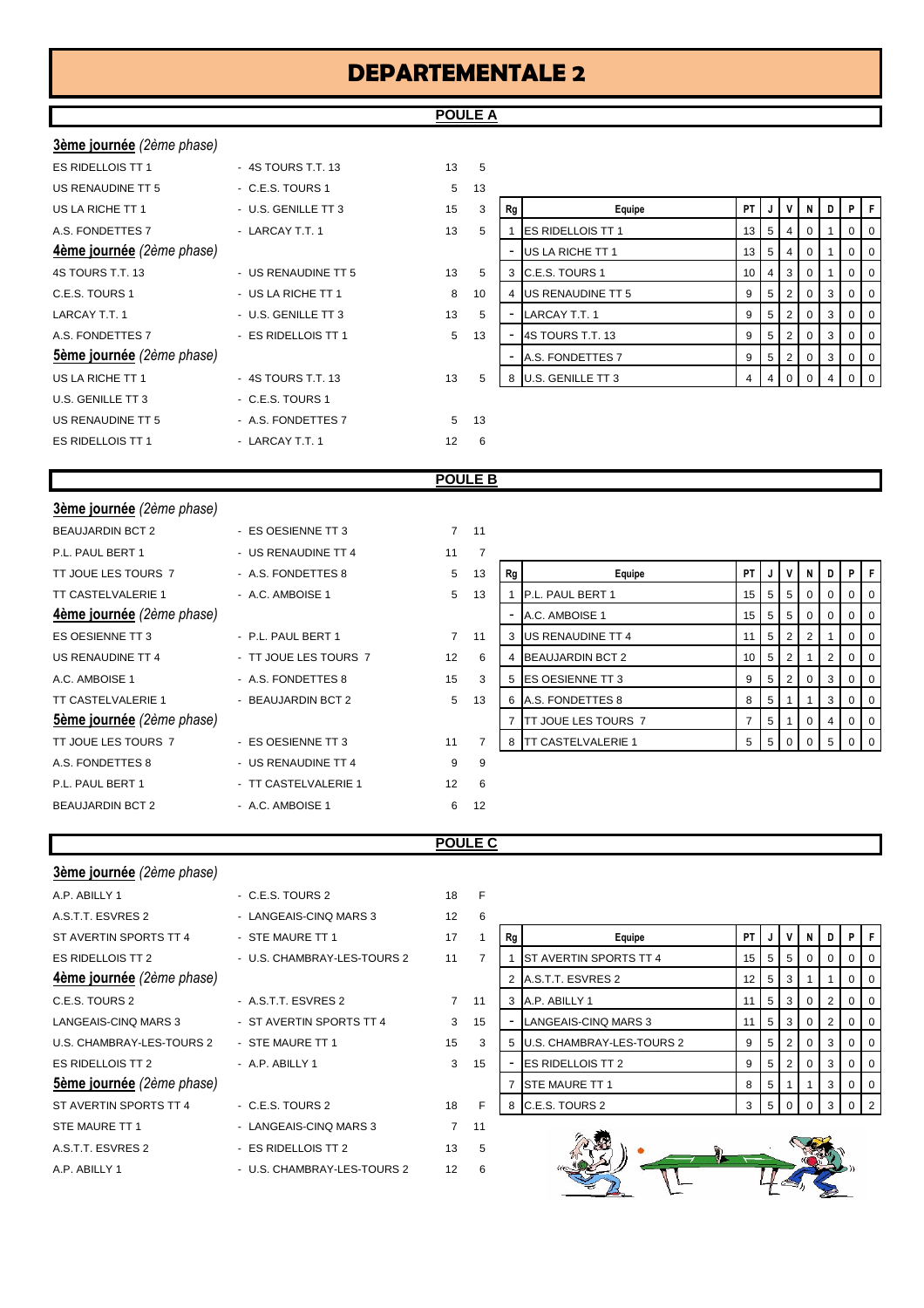### **POULE D**

| 3ème journée (2ème phase) |                             |                |                |    |                              |                 |   |                |                |             |          |    |
|---------------------------|-----------------------------|----------------|----------------|----|------------------------------|-----------------|---|----------------|----------------|-------------|----------|----|
| LANGEAIS-CINQ MARS 4      | - 4S TOURS T.T. 14          | 3              | 15             |    |                              |                 |   |                |                |             |          |    |
| U.S. CHAMBRAY-LES-TOURS 3 | - T.T BOUCHARDAIS 1         | 5              | 13             |    |                              |                 |   |                |                |             |          |    |
| U.S. VERNOU 1             | - STE MAURE TT 2            | $\mathbf{1}$   | 17             | Rg | Equipe                       | <b>PT</b>       |   | v              | N I            | D           | P        |    |
| <b>TT CHINONAIS 3</b>     | - C.S. MEMBROLLAIS TT 2     | 6              | 12             |    | <b>IT.T BOUCHARDAIS 1</b>    | 15 <sup>1</sup> | 5 | 5 <sup>5</sup> | $\overline{0}$ | $\mathbf 0$ | 0        | -0 |
| 4ème journée (2ème phase) |                             |                |                |    | 4S TOURS T.T. 14             | 15              | 5 | 5 <sup>5</sup> | $\overline{0}$ | 0           |          |    |
| 4S TOURS T.T. 14          | - U.S. CHAMBRAY-LES-TOURS 3 | 13             | 5              | 3  | <b>STE MAURE TT 2</b>        | 13 <sup>1</sup> | 5 | $\overline{4}$ | $\overline{0}$ |             | 0        | O  |
| T.T BOUCHARDAIS 1         | - U.S. VERNOU 1             | 18             | $\Omega$       |    | <b>C.S. MEMBROLLAIS TT 2</b> | 9               | 5 | $\overline{2}$ | $\overline{0}$ | 3           |          | O  |
| C.S. MEMBROLLAIS TT 2     | - STE MAURE TT 2            | $\overline{7}$ | 11             |    | <b>TT CHINONAIS 3</b>        | 9               | 5 | $\overline{2}$ | $\overline{0}$ | 3           | 0        | O  |
| <b>TT CHINONAIS 3</b>     | - LANGEAIS-CINQ MARS 4      | 12             | 6              | 6  | U.S. CHAMBRAY-LES-TOURS 3    | $\overline{7}$  | 5 |                | $\overline{0}$ | 4           | $\Omega$ | O  |
| 5ème journée (2ème phase) |                             |                |                |    | LANGEAIS-CINQ MARS 4         | $\overline{7}$  | 5 |                | $\overline{0}$ | 4           | 0        | O  |
| U.S. VERNOU 1             | - 4S TOURS T.T. 14          | 3              | 15             |    | 8 U.S. VERNOU 1              | 5               | 5 | $\mathbf{0}$   | $\Omega$       | 5           |          |    |
| STE MAURE TT 2            | - T.T BOUCHARDAIS 1         | $\overline{7}$ | 11             |    |                              |                 |   |                |                |             |          |    |
| U.S. CHAMBRAY-LES-TOURS 3 | - TT CHINONAIS 3            | $7^{\circ}$    | 11             |    |                              |                 |   |                |                |             |          |    |
| LANGEAIS-CINQ MARS 4      | - C.S. MEMBROLLAIS TT 2     | 11             | $\overline{7}$ |    |                              |                 |   |                |                |             |          |    |
|                           |                             |                |                |    |                              |                 |   |                |                |             |          |    |

# **DEPARTEMENTALE 3**

### **POULE A**

| 3ème journée (2ème phase)  |                              |                |                |    |                            |                 |   |   |                |   |                |                |
|----------------------------|------------------------------|----------------|----------------|----|----------------------------|-----------------|---|---|----------------|---|----------------|----------------|
| US RENAUDINE TT 7          | - PPC MARTINOIS 1            | 13             | 5              |    |                            |                 |   |   |                |   |                |                |
| ATT AZAY/CHER 2            | - ES LA VILLE-AUX-DAMES TT 4 | $\overline{7}$ | 11             |    |                            |                 |   |   |                |   |                |                |
| R.C. BALLAN 3              | - ST AVERTIN SPORTS TT 5     | 10             | 8              | Rg | Equipe                     | PT              |   |   | N.             | D | P              |                |
| <b>RS ST CYR/LOIRE 4</b>   | - A.C. AMBOISE 3             | 14             | 4              |    | <b>RS ST CYR/LOIRE 4</b>   | 15 <sup>1</sup> | 5 | 5 | $\overline{0}$ | 0 | $\mathbf 0$    | $\Omega$       |
| 4ème journée (2ème phase)  |                              |                |                |    | R.C. BALLAN 3              | 14              | 5 |   |                |   | $\mathbf 0$    |                |
| <b>PPC MARTINOIS 1</b>     | - ATT AZAY/CHER 2            | 14             | 4              | 3  | US RENAUDINE TT 7          | 13              | 5 | 4 | $\overline{0}$ |   | 0              | $\overline{0}$ |
| ES LA VILLE-AUX-DAMES TT 4 | - R.C. BALLAN 3              | 3              | 15             |    | ST AVERTIN SPORTS TT 5     | 11              | 5 | 3 | $\overline{0}$ | 2 | 0              | $\overline{0}$ |
| A.C. AMBOISE 3             | - ST AVERTIN SPORTS TT 5     | 8              | 10             | 5  | A.C. AMBOISE 3             | 7               | 5 |   | $\overline{0}$ | 4 | $\overline{0}$ | <b>0</b>       |
| <b>RS ST CYR/LOIRE 4</b>   | - US RENAUDINE TT 7          | 12             | 6              |    | <b>PPC MARTINOIS 1</b>     | 7               | 5 |   | $\mathbf{0}$   | 4 | $0$   0        |                |
| 5ème journée (2ème phase)  |                              |                |                |    | ES LA VILLE-AUX-DAMES TT 4 | $\overline{7}$  | 5 |   | 0              |   | $\overline{0}$ | $\overline{0}$ |
| R.C. BALLAN 3              | - PPC MARTINOIS 1            | 10             | 8              | 8  | ATT AZAY/CHER 2            | 6               | 5 | 0 |                | 4 | $0$   0        |                |
| ST AVERTIN SPORTS TT 5     | - ES LA VILLE-AUX-DAMES TT 4 | 11             | $\overline{7}$ |    |                            |                 |   |   |                |   |                |                |
| ATT AZAY/CHER 2            | - RS ST CYR/LOIRE 4          | $\overline{2}$ | 16             |    |                            |                 |   |   |                |   |                |                |
| US RENAUDINE TT 7          | - A.C. AMBOISE 3             | 16             | 2              |    |                            |                 |   |   |                |   |                |                |

### **POULE B**

| 3ème journée (2ème phase) |                          |                   |                |    |                           |                 |   |                |                |                |                |     |
|---------------------------|--------------------------|-------------------|----------------|----|---------------------------|-----------------|---|----------------|----------------|----------------|----------------|-----|
| LANGEAIS-CINQ MARS 5      | - T.T. BOUCHARDAIS 2     | 14                | $\overline{4}$ |    |                           |                 |   |                |                |                |                |     |
| A.T.T. AZAY-SUR-CHER 1    | - T.T. BENAISIEN 3       | 17                |                |    |                           |                 |   |                |                |                |                |     |
| US LA RICHE TT 2          | - RS ST CYR/LOIRE 6      | 11                | 7              | Rg | Equipe                    | PT              |   | $\mathsf{v}$   | N I            | D              | P.             |     |
| <b>TT SEMBLANCEEN 1</b>   | - ES AMBILLOU 1          | 14                | 4              |    | LANGEAIS-CINQ MARS 5      | 15 <sup>1</sup> | 5 | 5 <sub>1</sub> | $\overline{0}$ | $\mathbf 0$    | 0              | -0  |
| 4ème journée (2ème phase) |                          |                   |                |    | 2 US LA RICHE TT 2        | 14              | 5 | 4              |                | 0              |                |     |
| T.T. BOUCHARDAIS 2        | - A.T.T. AZAY-SUR-CHER 1 | 3                 | 15             |    | A.T.T. AZAY-SUR-CHER 1    | 14              | 5 | $\overline{4}$ |                | $\mathbf 0$    | $\overline{0}$ | O   |
| T.T. BENAISIEN 3          | - US LA RICHE TT 2       | 6                 | 12             | 4  | <b>ITT SEMBLANCEEN 1</b>  | 11              | 5 | 3              | 0 <sup>1</sup> | 2              | 0              |     |
| ES AMBILLOU 1             | - RS ST CYR/LOIRE 6      | 8                 | 10             |    | 5 RS ST CYR/LOIRE 6       | 9               | 5 | 2 <sup>1</sup> | $\overline{0}$ | 3              | 0              | O   |
| TT SEMBLANCEEN 1          | - LANGEAIS-CINQ MARS 5   | 5 <sup>5</sup>    | 13             | 6  | <b>ES AMBILLOU 1</b>      | 7               | 5 |                | 0 <sup>1</sup> | 4              | 0              | O   |
| 5ème journée (2ème phase) |                          |                   |                |    | T.T. BENAISIEN 3          | 5               | 5 | $\overline{0}$ | $\overline{0}$ | 5 <sup>1</sup> | $\Omega$       | O   |
| US LA RICHE TT 2          | - T.T. BOUCHARDAIS 2     | 14                | 4              |    | <b>T.T. BOUCHARDAIS 2</b> | 5               | 5 | $\mathbf{0}$   | $\Omega$       | 5              |                | - 0 |
| RS ST CYR/LOIRE 6         | - T.T. BENAISIEN 3       | $12 \overline{ }$ | 6              |    |                           |                 |   |                |                |                |                |     |
| A.T.T. AZAY-SUR-CHER 1    | - TT SEMBLANCEEN 1       | 16                | $\overline{2}$ |    |                           |                 |   |                |                |                |                |     |
| LANGEAIS-CINQ MARS 5      | - ES AMBILLOU 1          | 13                | 5              |    |                           |                 |   |                |                |                |                |     |

| A.T.T. AZAY-SUR-CHER 1    | - T.T. BENAISIEN 3       | 17 |    |    |                           |    |                |                 |          |          |                |                |
|---------------------------|--------------------------|----|----|----|---------------------------|----|----------------|-----------------|----------|----------|----------------|----------------|
| US LA RICHE TT 2          | - RS ST CYR/LOIRE 6      | 11 |    | Rg | Equipe                    | PT | J              | V               | N        | D        | P.             | $\mathsf{F}$   |
| TT SEMBLANCEEN 1          | - ES AMBILLOU 1          | 14 | 4  |    | LANGEAIS-CINQ MARS 5      | 15 |                | $5 \mid 5 \mid$ |          | $\Omega$ | $01$ 0         |                |
| 4ème journée (2ème phase) |                          |    |    |    | US LA RICHE TT 2          | 14 | 5              | 4               |          | $\Omega$ | $01$ 0         |                |
| T.T. BOUCHARDAIS 2        | - A.T.T. AZAY-SUR-CHER 1 | 3  | 15 |    | A.T.T. AZAY-SUR-CHER 1    | 14 | 5              |                 |          | $\Omega$ | $\overline{0}$ | $\overline{0}$ |
| T.T. BENAISIEN 3          | - US LA RICHE TT 2       | 6  | 12 |    | <b>TT SEMBLANCEEN 1</b>   | 11 | 5 <sup>1</sup> | - 3 I           | -0       | 2        | $\Omega$       | 0              |
| ES AMBILLOU 1             | - RS ST CYR/LOIRE 6      | 8  | 10 |    | 5 RS ST CYR/LOIRE 6       | 9  |                | $5 \mid 2 \mid$ | 0        | 3        | $01$ 0         |                |
| TT SEMBLANCEEN 1          | - LANGEAIS-CINQ MARS 5   | 5  | 13 | 6. | <b>ES AMBILLOU 1</b>      |    | 5              |                 | $\Omega$ | 4        | $01$ 0         |                |
| 5ème journée (2ème phase) |                          |    |    |    | <b>T.T. BENAISIEN 3</b>   | 5  | 5 <sup>1</sup> | $\Omega$        | $\Omega$ | 5        | $01$ 0         |                |
| US LA RICHE TT 2          | - T.T. BOUCHARDAIS 2     | 14 |    |    | <b>T.T. BOUCHARDAIS 2</b> | 5  | 5 <sup>1</sup> |                 |          | 5        | 0 <sup>1</sup> |                |
|                           |                          |    |    |    |                           |    |                |                 |          |          |                |                |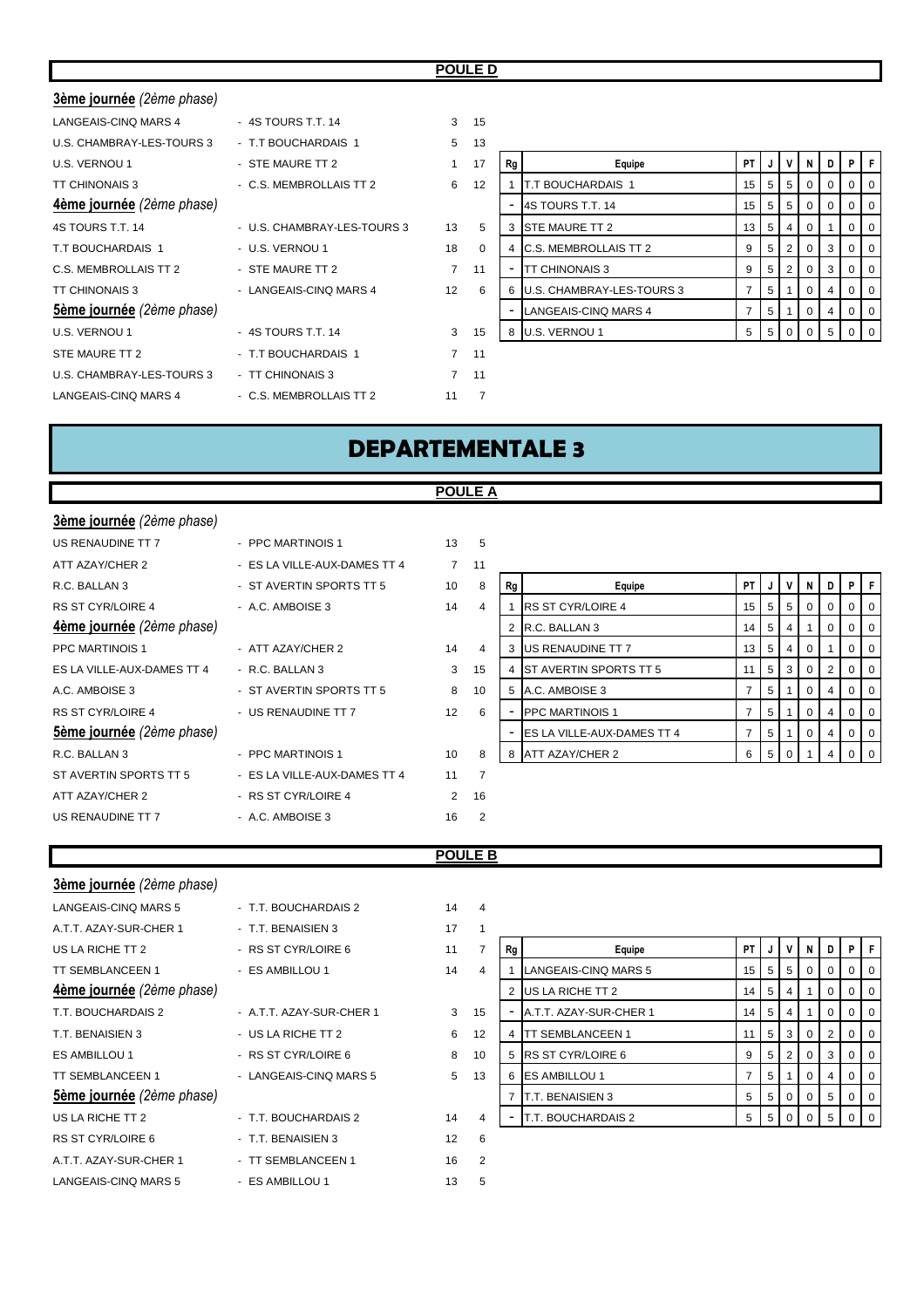### **POULE C**

| 3ème journée (2ème phase)  |                              |             |              |    |                              |                |    |                |                |                |                |     |
|----------------------------|------------------------------|-------------|--------------|----|------------------------------|----------------|----|----------------|----------------|----------------|----------------|-----|
| TT PARCAY MESLAY 3         | - ES LA VILLE-AUX-DAMES TT 6 | 10          | $^{\circ}$ 8 |    |                              |                |    |                |                |                |                |     |
| ES OESIENNE TT 4           | - A.S MONTLOUIS/LOIRE 1      | 12          | 6            |    |                              |                |    |                |                |                |                |     |
| U.S. VERNOU 2              | - T.T. METTRAY 1             | 10          | 8            | Rg | Equipe                       | PT             |    |                | N              |                |                |     |
| TT BLERE V.C. 3            | - A.C. AMBOISE 2             | 8           | 10           |    | <b>IES OESIENNE TT 4</b>     | 15             | -5 | 5 <sup>5</sup> | $\overline{0}$ | $\overline{0}$ | $\Omega$       |     |
| 4ème journée (2ème phase)  |                              |             |              |    | A.C. AMBOISE 2               | 15             | 5  | 5              | 0              |                |                |     |
| ES LA VILLE-AUX-DAMES TT 6 | - ES OESIENNE TT 4           | 6           | 12           |    | <b>ITT PARCAY MESLAY 3</b>   | 13             | 5  | 4              | $\overline{0}$ |                | 0              | -0  |
| A.S MONTLOUIS/LOIRE 1      | - U.S. VERNOU 2              | $7^{\circ}$ | 11           |    | 4 ES LA VILLE-AUX-DAMES TT 6 | 9              | 5  | $\mathbf{2}$   | $\overline{0}$ | 3              |                |     |
| A.C. AMBOISE 2             | - T.T. METTRAY 1             | 13          | 5            |    | U.S. VERNOU 2                | 9              | 5  | 2              | $\overline{0}$ | 3              | 0              | O   |
| TT BLERE V.C. 3            | - TT PARCAY MESLAY 3         | 2           | 16           |    | A.S MONTLOUIS/LOIRE 1        | 7              | 5  |                | $\overline{0}$ | 4              | 0              |     |
| 5ème journée (2ème phase)  |                              |             |              |    | TT BLERE V.C. 3              | $\overline{7}$ | 5  |                | $\overline{0}$ | 4              | $\overline{0}$ | - 0 |
| U.S. VERNOU 2              | - ES LA VILLE-AUX-DAMES TT 6 | 8           | 10           | -8 | T.T. METTRAY 1               | 5              | -5 | $\Omega$       | $\Omega$       | 5              |                |     |
| T.T. METTRAY 1             | - A.S MONTLOUIS/LOIRE 1      | $7^{\circ}$ | 11           |    |                              |                |    |                |                |                |                |     |
| ES OESIENNE TT 4           | - TT BLERE V.C. 3            | 12          | 6            |    |                              |                |    |                |                |                |                |     |
| TT PARCAY MESLAY 3         | - A.C. AMBOISE 2             | 8           | 10           |    |                              |                |    |                |                |                |                |     |

| 6  |    |                            |    |   |                |   |          |          |          |
|----|----|----------------------------|----|---|----------------|---|----------|----------|----------|
| 8  | Rg | Equipe                     | PT | J | ۷              | N | D        | P        | F        |
| 10 | 1  | <b>ES OESIENNE TT 4</b>    | 15 | 5 | 5              | 0 | 0        | 0        | 0        |
|    |    | A.C. AMBOISE 2             | 15 | 5 | 5              | 0 | $\Omega$ | 0        | $\Omega$ |
| 12 | 3  | TT PARCAY MESLAY 3         | 13 | 5 | 4              | 0 | 1        | 0        | $\Omega$ |
| 11 | 4  | ES LA VILLE-AUX-DAMES TT 6 | 9  | 5 | 2              | 0 | 3        | 0        | $\Omega$ |
| 5  |    | U.S. VERNOU 2              | 9  | 5 | $\overline{2}$ | 0 | 3        | $\Omega$ | $\Omega$ |
| 16 | 6  | A.S MONTLOUIS/LOIRE 1      | 7  | 5 | 1              | 0 | 4        | 0        | 0        |
|    |    | TT BLERE V.C. 3            | 7  | 5 | 1              | 0 | 4        | 0        | $\Omega$ |
| 10 | 8  | T.T. METTRAY 1             | 5  | 5 | $\Omega$       | O | 5        | ი        | ∩        |

## **POULE D**

| 3ème journée (2ème phase)   |                               |                |                |    |                                  |                 |                 |          |                |             |          |    |
|-----------------------------|-------------------------------|----------------|----------------|----|----------------------------------|-----------------|-----------------|----------|----------------|-------------|----------|----|
| A.S.T.T. ESVRES 3           | - ASTT SORIGNY 1              |                | $7 \quad 11$   |    |                                  |                 |                 |          |                |             |          |    |
| 4S TOURS T.T. 16            | - TT MONTS ARTANNES 5         | 3              | 15             |    |                                  |                 |                 |          |                |             |          |    |
| U.S. CHAMBRAY-LES-TOURS 4   | - A.S. LUYNES T.T 3           | 9              | 9              | Rg | Equipe                           | PT              |                 | v        | N              | D           | PIF      |    |
| STE CATHERINE DE FIERBOIS 1 | - LARCAY T.T. 2               | 9              | 9              |    | TT MONTS ARTANNES 5              | 13 <sup>1</sup> | 5               | 4        | 0              |             | 0        |    |
| 4ème journée (2ème phase)   |                               |                |                |    | <b>ASTT SORIGNY 1</b>            | 13              | 5               | 4        | $\overline{0}$ |             | $\Omega$ | -0 |
| <b>ASTT SORIGNY 1</b>       | - 4S TOURS T.T. 16            | 18             | F              |    | A.S. LUYNES T.T 3                | 12 <sub>1</sub> | .5 <sup>°</sup> | 3        |                |             | $\Omega$ |    |
| TT MONTS ARTANNES 5         | - U.S. CHAMBRAY-LES-TOURS 4   | $7^{\circ}$    | 11             |    | LARCAY T.T. 2                    | 10              | 5               | 2        |                | 2           | $\Omega$ |    |
| LARCAY T.T. 2               | - A.S. LUYNES T.T 3           | 6              | 12             |    | TT STE CATHERINE DE FIERBOIS 1   | 10 <sup>1</sup> | 5               |          |                | 2           |          |    |
| STE CATHERINE DE FIERBOIS 1 | - A.S.T.T. ESVRES 3           | 11             | $\overline{7}$ |    | <b>U.S. CHAMBRAY-LES-TOURS 4</b> | 9               | 5               | 2        |                |             | $\Omega$ |    |
| Sème journée (2ème phase)   |                               |                |                |    | 4S TOURS T.T. 16                 | 6               | 5               |          | $\overline{0}$ | 3           | 0        |    |
| U.S. CHAMBRAY-LES-TOURS 4   | - ASTT SORIGNY 1              | $\overline{4}$ | 14             |    | 8 A.S.T.T. ESVRES 3              | 5               | 5               | $\Omega$ | $\Omega$       | $5^{\circ}$ |          |    |
| A.S. LUYNES T.T 3           | - TT MONTS ARTANNES 5         | 8              | 10             |    |                                  |                 |                 |          |                |             |          |    |
| 4S TOURS T.T. 16            | - STE CATHERINE DE FIERBOIS 1 | 8              | 10             |    |                                  |                 |                 |          |                |             |          |    |
| A.S.T.T. ESVRES 3           | - LARCAY T.T. 2               | 3              | 15             |    |                                  |                 |                 |          |                |             |          |    |
|                             |                               |                |                |    |                                  |                 |                 |          |                |             |          |    |

| 5 |    |                                |    |   |                |          |   |   |   |  |
|---|----|--------------------------------|----|---|----------------|----------|---|---|---|--|
| 9 | Rg | Equipe                         | PT | J | ν              | N        | D | Р | F |  |
| 9 |    | <b>TT MONTS ARTANNES 5</b>     | 13 | 5 | 4              | $\Omega$ |   | 0 | 0 |  |
|   |    | <b>ASTT SORIGNY 1</b>          | 13 | 5 | 4              | $\Omega$ | 1 | O | 0 |  |
| F | 3  | A.S. LUYNES T.T 3              | 12 | 5 | 3              | 1        |   | O | 0 |  |
| 1 | 4  | LARCAY T.T. 2                  | 10 | 5 | 2              | 1        | 2 | 0 | 0 |  |
| 2 |    | TT STE CATHERINE DE FIERBOIS 1 | 10 | 5 | 2              |          | 2 | 0 | 0 |  |
| 7 | 6  | U.S. CHAMBRAY-LES-TOURS 4      | 9  | 5 | $\overline{2}$ | 1        | 1 | 0 |   |  |
|   | 7  | 4S TOURS T.T. 16               | 6  | 5 | 1              | 0        | 3 | 0 |   |  |
| 4 | 8  | A.S.T.T. ESVRES 3              | 5  | 5 | O              | n        | 5 |   | n |  |

### **POULE E**

| 3ème journée (2ème phase)     |                          |                |                |    |                               |     |                |                |                |   |   |    |
|-------------------------------|--------------------------|----------------|----------------|----|-------------------------------|-----|----------------|----------------|----------------|---|---|----|
| <b>ASTT CHEMILLE S/DEME 1</b> | - P.L. PAUL BERT 2       | 18             | F              |    |                               |     |                |                |                |   |   |    |
| TT PARCAY MESLAY 4            | - US RENAUDINE TT 6      | 14             | 4              |    |                               |     |                |                |                |   |   |    |
| LARCAY T.T. 3                 | - RS ST CYR/LOIRE 5      | 8              | 10             | Rg | Equipe                        | PT. |                |                |                |   |   |    |
| ES RIDELLOIS TT 3             | - U.S. VERNOU 3          | $\overline{7}$ | 11             |    | U.S. VERNOU 3                 | 15  | 5 <sub>5</sub> | 5 <sup>5</sup> | 0              |   |   |    |
| Aème journée (2ème phase)     |                          |                |                |    | TT PARCAY MESLAY 4            | 15  | 5              | 5              | 0              |   |   |    |
| P.L. PAUL BERT 2              | - TT PARCAY MESLAY 4     | $\overline{7}$ | 11             |    | <b>ASTT CHEMILLE S/DEME 1</b> | 11  | 5 <sub>5</sub> | $\mathbf{3}$   | $\overline{0}$ | 2 | 0 | -0 |
| US RENAUDINE TT 6             | - LARCAY T.T. 3          | 10             | 8              |    | <b>ES RIDELLOIS TT 3</b>      | 9   | 5              | 2              | 0              | 3 |   |    |
| U.S. VERNOU 3                 | - RS ST CYR/LOIRE 5      | 17             |                |    | <b>RS ST CYR/LOIRE 5</b>      | 9   | 5              | $\overline{2}$ | $\overline{0}$ | 3 | 0 | -0 |
| ES RIDELLOIS TT 3             | - ASTT CHEMILLE S/DEME 1 | 10             | 8              |    | P.L. PAUL BERT 2              | 8   | 5              | 2              | 0              | 2 | 0 |    |
| 5ème journée (2ème phase)     |                          |                |                |    | US RENAUDINE TT 6             | 7   | 5              |                | 0              | 4 | 0 | O  |
| LARCAY T.T. 3                 | - P.L. PAUL BERT 2       | $\overline{4}$ | 14             | 8  | LARCAY T.T. 3                 | 5   | 5 <sup>5</sup> | $\mathbf{0}$   |                | 5 |   |    |
| <b>RS ST CYR/LOIRE 5</b>      | - US RENAUDINE TT 6      | 11             | $\overline{7}$ |    |                               |     |                |                |                |   |   |    |
| TT PARCAY MESLAY 4            | - ES RIDELLOIS TT 3      | 10             | 8              |    |                               |     |                |                |                |   |   |    |
| <b>ASTT CHEMILLE S/DEME 1</b> | - U.S. VERNOU 3          | 6              | 12             |    |                               |     |                |                |                |   |   |    |

| 4  |                |                               |    |   |                |          |          |          |   |
|----|----------------|-------------------------------|----|---|----------------|----------|----------|----------|---|
| 10 | Rg             | Equipe                        | PT | J | v              | N        | D        | P        | F |
| 11 | 1              | U.S. VERNOU 3                 | 15 | 5 | 5              | $\Omega$ | 0        | 0        | O |
|    | $\blacksquare$ | TT PARCAY MESLAY 4            | 15 | 5 | 5              | $\Omega$ | $\Omega$ | 0        | 0 |
| 11 | 3              | <b>ASTT CHEMILLE S/DEME 1</b> | 11 | 5 | 3              | $\Omega$ | 2        | 0        | 0 |
| 8  | 4              | ES RIDELLOIS TT 3             | 9  | 5 | 2              | $\Omega$ | 3        | 0        | 0 |
| 1  |                | <b>RS ST CYR/LOIRE 5</b>      | 9  | 5 | $\overline{2}$ | $\Omega$ | 3        | 0        | 0 |
| 8  | 6              | P.L. PAUL BERT 2              | 8  | 5 | $\overline{2}$ | 0        | 2        | $\Omega$ |   |
|    | 7              | US RENAUDINE TT 6             | 7  | 5 | 1              | $\Omega$ | 4        | 0        | 0 |
| 14 | 8              | LARCAY T.T. 3                 | 5  | 5 | $\Omega$       | 0        | 5        | ŋ        | O |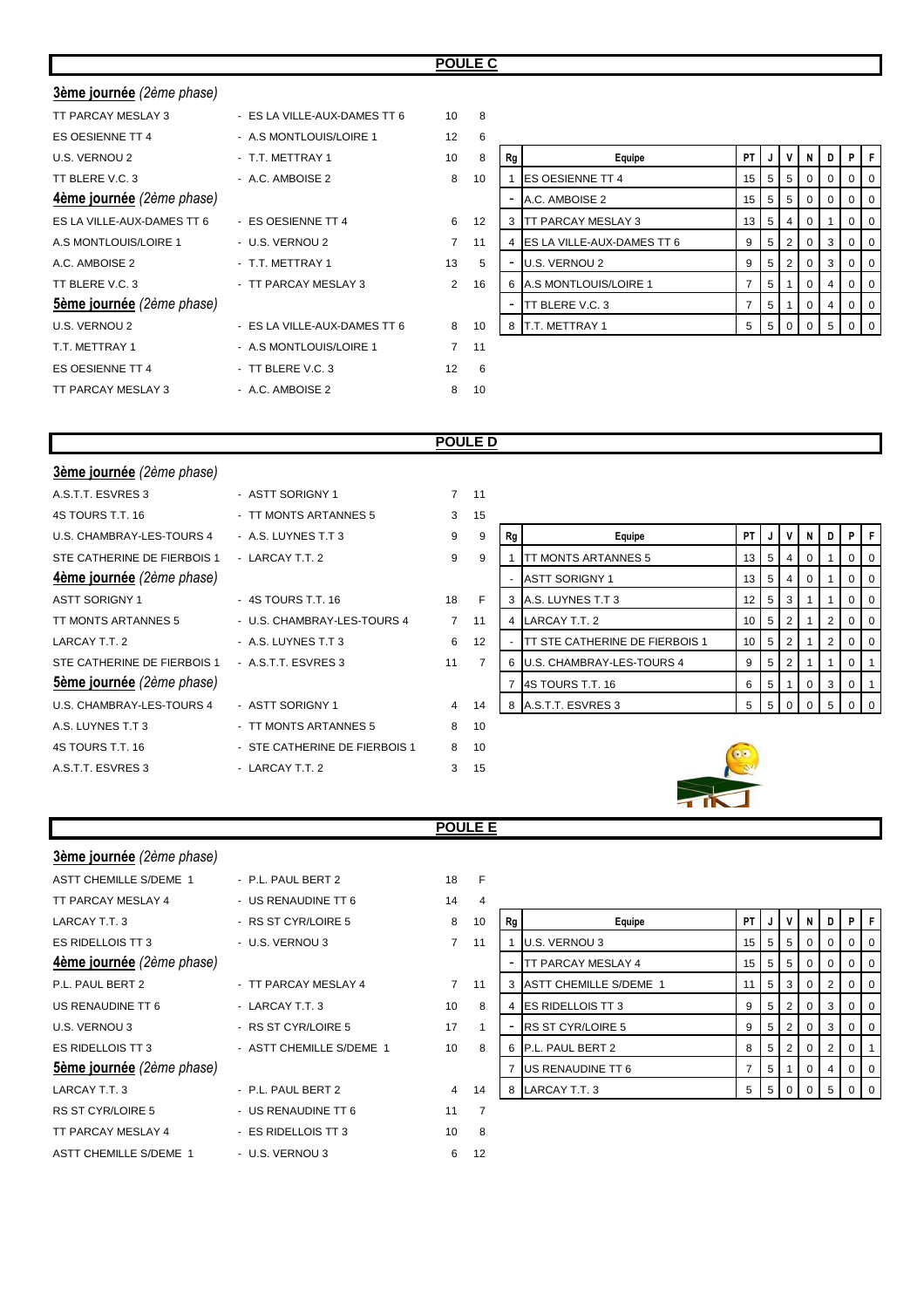### **POULE F**

| 3ème journée (2ème phase)                       |                                |                   |                         |    |                              |           |   |                |                |                   |             |   |
|-------------------------------------------------|--------------------------------|-------------------|-------------------------|----|------------------------------|-----------|---|----------------|----------------|-------------------|-------------|---|
| TT ST GENOUPH 4                                 | - T.T. BENAISIEN 2             | 15                | $\overline{\mathbf{3}}$ |    |                              |           |   |                |                |                   |             |   |
| AS SAVONNIERES TT 1                             | - ST MICHEL T.T. 1             | $12 \overline{ }$ | 6                       |    |                              |           |   |                |                |                   |             |   |
| ES OESIENNE TT 5                                | - A.T.T.ST ANTOINE DU ROCHER 1 | 6                 | 12                      | Rg | Equipe                       | <b>PT</b> | J | V              | N              | $\cdot$ D $\cdot$ | PIF         |   |
| A.S. LUYNES T.T 4                               | - TT CHINONAIS 4               | 8                 | 10                      |    | AS SAVONNIERES TT 1          | 15        | 5 | 5              | $\overline{0}$ | 0                 |             |   |
| 4ème journée (2ème phase)                       |                                |                   |                         |    | 2 TT ST GENOUPH 4            | 12        | 5 | 3              |                |                   | 0           | O |
| T.T. BENAISIEN 2                                | - AS SAVONNIERES TT 1          | $7^{\circ}$       | 11                      |    | A.T.T.ST ANTOINE DU ROCHER 1 | 12        | 5 | 3              |                |                   |             |   |
| ST MICHEL T.T. 1                                | - ES OESIENNE TT 5             | 9                 | 9                       | 4  | <b>T.T. BENAISIEN 2</b>      | 11        | 5 | 3 <sup>1</sup> | $\overline{0}$ | 2                 | 0           | O |
| <b>TT CHINONAIS 4</b>                           | - A.T.T.ST ANTOINE DU ROCHER 1 | 9                 | 9                       |    | 5 TT CHINONAIS 4             | 10        | 5 | 2              |                | 2                 |             |   |
| A.S. LUYNES T.T 4                               | - TT ST GENOUPH 4              | 9                 | 9                       |    | 6 A.S. LUYNES T.T 4          | 8         | 5 |                |                | 3                 | 0           | O |
| 5ème journée (2ème phase)                       |                                |                   |                         |    | <b>ST MICHEL T.T. 1</b>      | 6         | 5 | $\mathbf{0}$   |                | 4                 | $\mathbf 0$ | O |
| ES OESIENNE TT 5                                | - T.T. BENAISIEN 2             | 6                 | 12                      |    | <b>ES OESIENNE TT 5</b>      | 6         | 5 | $\mathbf{0}$   |                |                   |             |   |
| A.T.T.ST ANTOINE DU ROCHER 1 - ST MICHEL T.T. 1 |                                | 15                | 3                       |    |                              |           |   |                |                |                   |             |   |
| AS SAVONNIERES TT 1                             | - A.S. LUYNES T.T 4            | 13                | 5                       |    |                              |           |   |                |                |                   |             |   |
| TT ST GENOUPH 4                                 | - TT CHINONAIS 4               | 14                | 4                       |    |                              |           |   |                |                |                   |             |   |
|                                                 |                                |                   |                         |    |                              |           |   |                |                |                   |             |   |

| 6  |    |                              |    |   |          |          |                |          |          |
|----|----|------------------------------|----|---|----------|----------|----------------|----------|----------|
| 12 | Rg | Equipe                       | PT | J | ٧        | N        | D              | P        | F        |
| 10 |    | AS SAVONNIERES TT 1          | 15 | 5 | 5        | 0        | $\Omega$       | $\Omega$ | 0        |
|    | 2  | TT ST GENOUPH 4              | 12 | 5 | 3        | 1        | 1              | 0        | $\Omega$ |
| 11 |    | A.T.T.ST ANTOINE DU ROCHER 1 | 12 | 5 | 3        | 1        | 1              | 0        | 0        |
| 9  | 4  | T.T. BENAISIEN 2             | 11 | 5 | 3        | $\Omega$ | $\overline{2}$ | $\Omega$ | $\Omega$ |
| 9  | 5  | TT CHINONAIS 4               | 10 | 5 | 2        | 1        | 2              | $\Omega$ | 0        |
| 9  | 6  | A.S. LUYNES T.T 4            | 8  | 5 | 1        | 1        | 3              | $\Omega$ | 0        |
|    | 7  | ST MICHEL T.T. 1             | 6  | 5 | 0        | 1        | 4              | 0        | 0        |
| 12 |    | <b>ES OESIENNE TT 5</b>      | 6  | 5 | $\Omega$ | 1        | 4              |          | O        |
|    |    |                              |    |   |          |          |                |          |          |

### **POULE G**

| 3ème journée (2ème phase)  |                              |                |    |    |                                   |                |             |                |                |                   |                |     |
|----------------------------|------------------------------|----------------|----|----|-----------------------------------|----------------|-------------|----------------|----------------|-------------------|----------------|-----|
| ES LA VILLE-AUX-DAMES TT 5 | - TTC du LOCHOIS 2           | 18             | E  |    |                                   |                |             |                |                |                   |                |     |
| 4S TOURS T.T. 15           | - TT MONTS ARTANNES 3        | 9              | 9  |    |                                   |                |             |                |                |                   |                |     |
| TT JOUE LES TOURS 8        | - TT BLERE V.C. 2            |                | 17 | Rg | Equipe                            | <b>PT</b>      | J           | v              | N I            | $\cdot$ D $\cdot$ | PIF            |     |
| STE MAURE TT 3             | - ST AVERTIN SPORTS TT 7     | $\overline{7}$ | 11 |    | ST AVERTIN SPORTS TT 7            | 14             | $5^{\circ}$ | $\overline{4}$ |                | $\Omega$          | $\Omega$       |     |
| 4ème journée (2ème phase)  |                              |                |    |    | <b>ES LA VILLE-AUX-DAMES TT 5</b> | 13             | 5           | 4              | $\mathbf 0$    |                   | 0              |     |
| TTC du LOCHOIS 2           | - 4S TOURS T.T. 15           | $\overline{4}$ | 14 |    | TT BLERE V.C. 2                   | 12             | 5           | 3              |                |                   | $\overline{0}$ | - 0 |
| TT MONTS ARTANNES 3        | - TT JOUE LES TOURS 8        | 9              | 9  |    | <b>TT JOUE LES TOURS 8</b>        | 10             | 5           | 2              |                | 2                 | 0              |     |
| ST AVERTIN SPORTS TT 7     | - TT BLERE V.C. 2            | 9              | 9  |    | 4S TOURS T.T. 15                  | 10             | 5           | 2              |                | $\overline{2}$    | 0              | O   |
| STE MAURE TT 3             | - ES LA VILLE-AUX-DAMES TT 5 | 8              | 10 |    | <b>STE MAURE TT 3</b>             | 9              | 5           | 2              | 0              | 3                 |                |     |
| 5ème journée (2ème phase)  |                              |                |    |    | <b>ITT MONTS ARTANNES 3</b>       | $\overline{7}$ | 5           | $\mathbf{0}$   | 2 <sup>1</sup> | 3                 | $\Omega$       |     |
| TT JOUE LES TOURS 8        | - TTC du LOCHOIS 2           | 13             | 5  | 8  | TTC du LOCHOIS 2                  | 4              | 5           | $\Omega$       |                |                   |                |     |
| TT BLERE V.C. 2            | - TT MONTS ARTANNES 3        | 10             | 8  |    |                                   |                |             |                |                |                   |                |     |
| 4S TOURS T.T. 15           | - STE MAURE TT 3             | 12             | 6  |    |                                   |                |             |                |                |                   |                |     |
| ES LA VILLE-AUX-DAMES TT 5 | - ST AVERTIN SPORTS TT 7     | 5              | 13 |    |                                   |                |             |                |                |                   |                |     |
|                            |                              |                |    |    |                                   |                |             |                |                |                   |                |     |

| Rg | Equipe                     | ΡT | J | v | N        | D        | P | F        |
|----|----------------------------|----|---|---|----------|----------|---|----------|
| 1  | ST AVERTIN SPORTS TT 7     | 14 | 5 | 4 |          | $\Omega$ | 0 | 0        |
| 2  | ES LA VILLE-AUX-DAMES TT 5 | 13 | 5 | 4 | $\Omega$ |          | 0 | $\Omega$ |
| 3  | TT BLERE V.C. 2            | 12 | 5 | 3 | 1        |          | 0 | 0        |
| 4  | TT JOUE LES TOURS 8        | 10 | 5 | 2 |          | 2        | 0 | 0        |
|    | 4S TOURS T.T. 15           | 10 | 5 | 2 | 1        | 2        | 0 | 0        |
| 6  | STE MAURE TT 3             | 9  | 5 | 2 | 0        | 3        | 0 | $\Omega$ |
| 7  | TT MONTS ARTANNES 3        | 7  | 5 | 0 | 2        | 3        | 0 | 0        |
| 8  | TTC du LOCHOIS 2           | 4  | 5 | O | O        | 4        | ∩ |          |

### **POULE H**

| 3ème journée (2ème phase) |                          |                |                |    |                               |           |    |                |                |                |          |   |
|---------------------------|--------------------------|----------------|----------------|----|-------------------------------|-----------|----|----------------|----------------|----------------|----------|---|
| C.P. VEIGNE 2             | - BEAUJARDIN BCT 3       | 9              | 9              |    |                               |           |    |                |                |                |          |   |
| AS VERETZ TT 4            | - TT MONTS ARTANNES 4    | $\overline{4}$ | 14             |    |                               |           |    |                |                |                |          |   |
| US LA RICHE TT 3          | - A.P. ST SENOCH 1       | 6              | 12             | Rg | Equipe                        | <b>PT</b> |    |                | N              |                |          |   |
| TT CORMERY-TRUYES 3       | - ST AVERTIN SPORTS TT 6 | 18             | $\mathbf 0$    |    | A.P. ST SENOCH 1              | 15        | -5 | 5 <sup>5</sup> | $\overline{0}$ | $\overline{0}$ | 0        |   |
| 4ème journée (2ème phase) |                          |                |                |    | <b>TT CORMERY-TRUYES 3</b>    | 15        | 5  | 5              | 0 <sup>1</sup> | 0              |          |   |
| <b>BEAUJARDIN BCT 3</b>   | - AS VERETZ TT 4         | 15             | 3              |    | 3 US LA RICHE TT 3            | 11        | 5  | 3              | $\overline{0}$ | 2              | 0        |   |
| TT MONTS ARTANNES 4       | - US LA RICHE TT 3       | 16             | $\overline{2}$ |    | C.P. VEIGNE 2                 | 10        | 5  | 2              |                | 2              |          |   |
| ST AVERTIN SPORTS TT 6    | - A.P. ST SENOCH 1       | 3              | 15             |    | <b>BEAUJARDIN BCT 3</b>       | 9         | 5  | 2              |                |                | $\Omega$ |   |
| TT CORMERY-TRUYES 3       | - C.P. VEIGNE 2          | 11             | $\overline{7}$ |    | TT MONTS ARTANNES 4           | 9         | 5  | 2              | 0              | 3              | 0        |   |
| Sème journée (2ème phase) |                          |                |                |    | AS VERETZ TT 4                | 5         | 5  | $\overline{0}$ | $\overline{0}$ | $5^{\circ}$    |          | O |
| US LA RICHE TT 3          | - BEAUJARDIN BCT 3       | 11             | $\overline{7}$ |    | <b>ST AVERTIN SPORTS TT 6</b> | 5         | -5 | $\Omega$       | $\Omega$       |                |          |   |
| A.P. ST SENOCH 1          | - TT MONTS ARTANNES 4    | 12             | 6              |    |                               |           |    |                |                |                |          |   |
| AS VERETZ TT 4            | - TT CORMERY-TRUYES 3    | 1              | 17             |    |                               |           |    |                |                |                |          |   |
| C.P. VEIGNE 2             | - ST AVERTIN SPORTS TT 6 | 17             |                |    |                               |           |    |                |                |                |          |   |

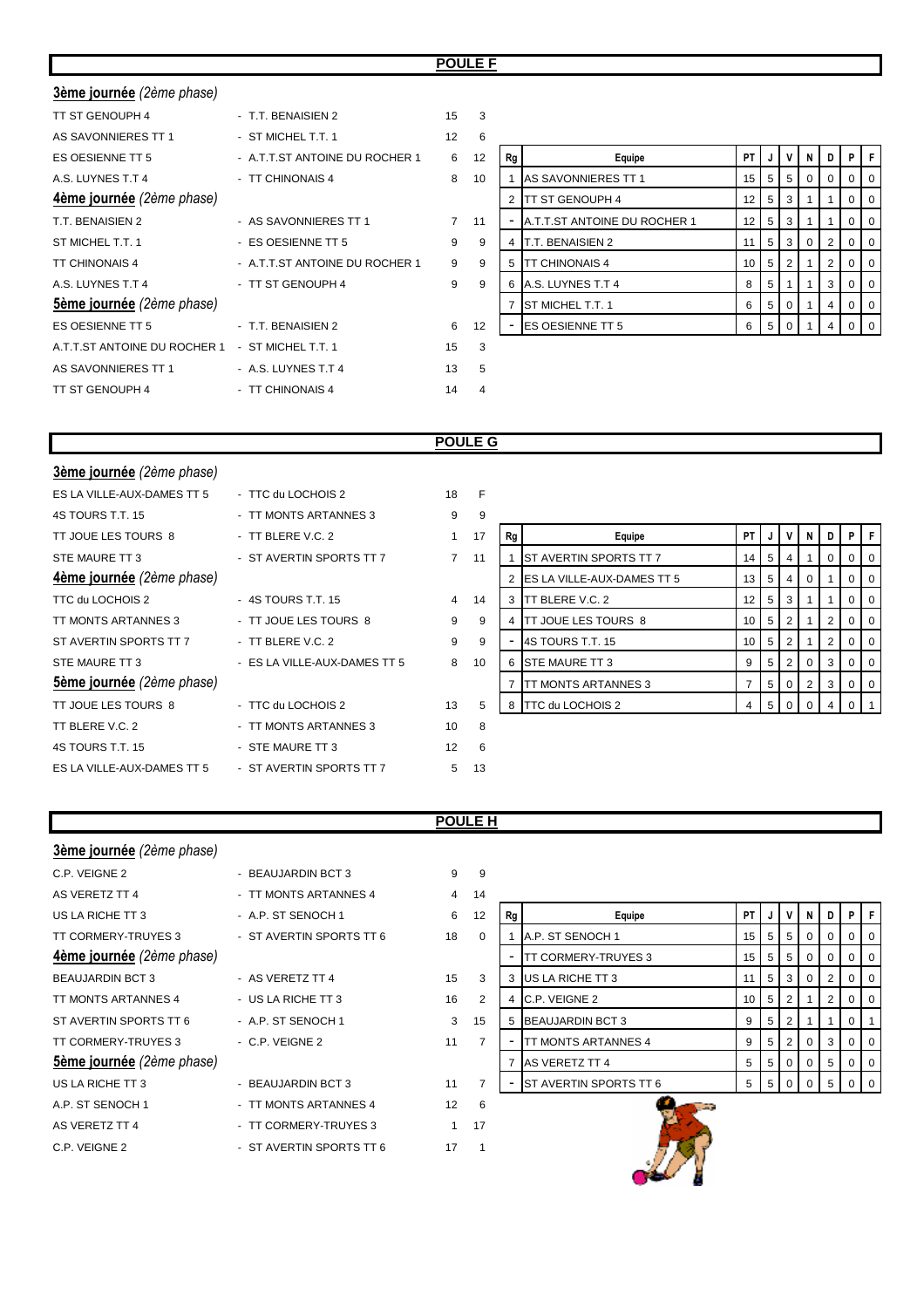# **DEPARTEMENTALE 4**

### **POULE A**

| <b>3ème journée</b> (2ème phase) |                       |                 |                |
|----------------------------------|-----------------------|-----------------|----------------|
| <b>TT CHINONAIS 5</b>            | - ASTT SORIGNY 3      | 10 <sup>1</sup> | $\Omega$       |
| C.P. VEIGNE 3                    | - A.S. LUYNES T.T 5   | $\Omega$        | 10             |
| R.C. BALLAN 4                    | - A.S. FONDETTES 9    | 5               | 5              |
| STE MAURE TT 5                   | - TT MONTS ARTANNES 6 | 5               | 5              |
| <b>4ème journée</b> (2ème phase) |                       |                 |                |
| <b>ASTT SORIGNY 3</b>            | $-$ C.P. VEIGNE 3     | 6               | $\overline{4}$ |
| A.S. LUYNES T.T 5                | - R.C. BALLAN 4       | 10              | F              |
| TT MONTS ARTANNES 6              | - A.S. FONDETTES 9    | 3               | $\overline{7}$ |
| STE MAURE TT 5                   | - TT CHINONAIS 5      | 3               | $\overline{7}$ |
| Sème journée (2ème phase)        |                       |                 |                |
| R.C. BALLAN 4                    | - ASTT SORIGNY 3      | $\overline{7}$  | 3              |
| A.S. FONDETTES 9                 | - A.S. LUYNES T.T 5   | 5               | 5              |
| C.P. VEIGNE 3                    | - STE MAURE TT 5      | 10              | F              |
| <b>TT CHINONAIS 5</b>            | - TT MONTS ARTANNES 6 | 8               | $\overline{2}$ |
|                                  |                       |                 |                |

| C.P. VEIGNE 3             | - A.S. LUYNES T.T 5   |                | 10 |    |                             |      |        |                |              |          |                |                |
|---------------------------|-----------------------|----------------|----|----|-----------------------------|------|--------|----------------|--------------|----------|----------------|----------------|
| R.C. BALLAN 4             | - A.S. FONDETTES 9    | 5              | 5  | Rg | Equipe                      | PT I | J      |                | N            | D        |                | PF             |
| STE MAURE TT 5            | - TT MONTS ARTANNES 6 | 5              | 5  |    | TT CHINONAIS 5              |      | $15$ 5 | - 5            | $\mathbf{0}$ | $\Omega$ | 0 <sub>0</sub> |                |
| 4ème journée (2ème phase) |                       |                |    |    | 2 A.S. LUYNES T.T 5         |      | 5      | -3             |              | $\Omega$ | $0$   1        |                |
| ASTT SORIGNY 3            | - C.P. VEIGNE 3       | 6              | 4  |    | R.C. BALLAN 4               |      | -5     |                |              |          | $\overline{0}$ |                |
| A.S. LUYNES T.T 5         | - R.C. BALLAN 4       | 10             |    |    | A.S. FONDETTES 9            |      | 5      | $\overline{2}$ |              |          |                | $01$ 0         |
| TT MONTS ARTANNES 6       | - A.S. FONDETTES 9    | 3              |    | 5  | <b>ITT MONTS ARTANNES 6</b> | 8    | 5      |                |              | 3        |                | 0 <sub>0</sub> |
| STE MAURE TT 5            | - TT CHINONAIS 5      | 3              |    | 6  | <b>ASTT SORIGNY 3</b>       |      | 5      |                | $\Omega$     |          |                | $01$ 0         |
| 5ème journée (2ème phase) |                       |                |    |    | C.P. VEIGNE 3               |      | 5      |                | $\Omega$     | 4        | $01$ 0         |                |
| R.C. BALLAN 4             | - ASTT SORIGNY 3      | $\overline{7}$ | 3  |    | <b>STE MAURE TT 5</b>       |      |        |                |              |          |                |                |
|                           |                       |                |    |    |                             |      |        |                |              |          |                |                |

### **POULE B**

| 3ème journée (2ème phase) |                        |                |                |    |                           |                 |   |                |                |             |             |   |
|---------------------------|------------------------|----------------|----------------|----|---------------------------|-----------------|---|----------------|----------------|-------------|-------------|---|
| TT CASTELVALERIE 2        | - TT PARCAY MESLAY 7   | $7^{\circ}$    | 3              |    |                           |                 |   |                |                |             |             |   |
| ES OESIENNE TT 6          | - ASTT CHEMILLE/DEME 2 | 4              | 6              |    |                           |                 |   |                |                |             |             |   |
| LARCAY T.T. 4             | - Exempt               |                |                | Rg | Equipe                    | PT              |   | $\mathsf{v}$   | N              | D           | P           |   |
| TT SEMBLANCEEN 2          | - AS VERETZ TT 5       | 9              |                |    | <b>TT SEMBLANCEEN 2</b>   | 13 <sup>1</sup> | 5 | $\overline{4}$ | $\overline{0}$ |             | 0           | O |
| 4ème journée (2ème phase) |                        |                |                |    | LARCAY T.T. 4             | 12              | 4 | $\overline{4}$ | $\overline{0}$ | 0           |             |   |
| TT PARCAY MESLAY 7        | - ES OESIENNE TT 6     | 8              | 2              |    | <b>TT CASTELVALERIE 2</b> | 12              | 4 | $\overline{4}$ | $\overline{0}$ | $\mathbf 0$ | $\mathbf 0$ | O |
| ASTT CHEMILLE/DEME 2      | - LARCAY T.T. 4        | $\overline{2}$ | 8              | 4  | <b>TT PARCAY MESLAY 7</b> | $\overline{7}$  | 5 |                | $\overline{0}$ |             |             |   |
| AS VERETZ TT 5            | - Exempt               |                |                |    | 5 ASTT CHEMILLE/DEME 2    | 6               | 4 |                | $\overline{0}$ | 3           | 0           | O |
| TT SEMBLANCEEN 2          | - TT CASTELVALERIE 2   |                | 9              |    | AS VERETZ TT 5            | 6               | 4 |                | $\overline{0}$ | 3           | 0           | O |
| 5ème journée (2ème phase) |                        |                |                |    | <b>ES OESIENNE TT 6</b>   | 4               | 4 | $\overline{0}$ | $\Omega$       |             | $\Omega$    |   |
| LARCAY T.T. 4             | - TT PARCAY MESLAY 7   | 6              | $\overline{4}$ |    |                           |                 |   |                |                |             |             |   |
| Exempt                    | - ASTT CHEMILLE/DEME 2 |                |                |    |                           |                 |   |                |                |             |             |   |
| ES OESIENNE TT 6          | - TT SEMBLANCEEN 2     |                | 9              |    |                           |                 |   |                |                |             |             |   |
| TT CASTELVALERIE 2        | - AS VERETZ TT 5       | 9              |                |    |                           |                 |   |                |                |             |             |   |
|                           |                        |                |                |    |                           |                 |   |                |                |             |             |   |

### **POULE C**

| 3ème journée (2ème phase)        |                           |                |                |
|----------------------------------|---------------------------|----------------|----------------|
| C.E.S. TOURS 3                   | - TT CORMERY-TRUYES 4     | $\mathcal{P}$  | 8              |
| T.T. BOUCHARDAIS 4               | - A.P. ABILLY 2           | 10             | 0              |
| TT JOUE LES TOURS 9              | - ES RIDELLOIS TT 4       | 6              | $\overline{4}$ |
| A.P. ST SENOCH 2                 | - ST AVERTIN SPORTS TT 10 | 3              | $\overline{7}$ |
| <b>4ème journée</b> (2ème phase) |                           |                |                |
| TT CORMERY-TRUYES 4              | - T.T. BOUCHARDAIS 4      | 4              | 6              |
| A.P. ABILLY 2                    | - TT JOUE LES TOURS 9     | $\overline{2}$ | 8              |
| ST AVERTIN SPORTS TT 10          | - ES RIDELLOIS TT 4       | 5              | 5              |
| A.P. ST SENOCH 2                 | $-C.E.S. TOLRS3$          | 9              | 1              |
| <b>5ème journée</b> (2ème phase) |                           |                |                |
| TT JOUE LES TOURS 9              | - TT CORMERY-TRUYES 4     | $\mathfrak{p}$ | 8              |
| <b>ES RIDELLOIS TT 4</b>         | $-$ A.P. ABILLY 2         | 8              | $\overline{2}$ |
| T.T. BOUCHARDAIS 4               | - A.P. ST SENOCH 2        | 5              | 5              |
| C.E.S. TOURS 3                   | - ST AVERTIN SPORTS TT 10 | $\mathfrak{p}$ | 8              |

| - A.P. ABILLY 2           | 10             | $\Omega$ |    |                     |                                                                                                                                                                                 |                 |                                                                                                                                        |   |                |
|---------------------------|----------------|----------|----|---------------------|---------------------------------------------------------------------------------------------------------------------------------------------------------------------------------|-----------------|----------------------------------------------------------------------------------------------------------------------------------------|---|----------------|
| - ES RIDELLOIS TT 4       | 6              | 4        | Rg | Equipe              |                                                                                                                                                                                 | V               | <b>N</b>                                                                                                                               | D | F              |
| - ST AVERTIN SPORTS TT 10 | 3              |          |    | TT CORMERY-TRUYES 4 |                                                                                                                                                                                 | 4               | 0                                                                                                                                      |   | $0$   0        |
|                           |                |          |    |                     |                                                                                                                                                                                 |                 |                                                                                                                                        |   | $0$   0        |
| - T.T. BOUCHARDAIS 4      | 4              | 6        |    |                     |                                                                                                                                                                                 |                 |                                                                                                                                        |   | $01$ 0         |
| - TT JOUE LES TOURS 9     | $\overline{2}$ | 8        |    |                     |                                                                                                                                                                                 |                 | $\overline{0}$                                                                                                                         | 2 | 0 <sub>0</sub> |
| - ES RIDELLOIS TT 4       | 5              | 5        |    |                     |                                                                                                                                                                                 |                 |                                                                                                                                        | 2 | 0 <sup>1</sup> |
| - C.E.S. TOURS 3          | 9              |          |    |                     |                                                                                                                                                                                 |                 |                                                                                                                                        | 2 | 0 <sup>1</sup> |
|                           |                |          |    |                     |                                                                                                                                                                                 |                 |                                                                                                                                        | 4 | $0$   0        |
| - TT CORMERY-TRUYES 4     | 2              | 8        | 8  |                     |                                                                                                                                                                                 |                 |                                                                                                                                        | 5 | $0$   0        |
|                           |                |          |    |                     | <b>T.T. BOUCHARDAIS 4</b><br><b>IES RIDELLOIS TT 4</b><br><b>ITT JOUE LES TOURS 9</b><br>A.P. ST SENOCH 2<br><b>IST AVERTIN SPORTS TT 10</b><br>C.E.S. TOURS 3<br>A.P. ABILLY 2 | 13 <sub>1</sub> | PTIJI<br>-5 I<br>$12 \mid 5 \mid 3$<br>$12$ 5 3<br>$\vert 5 \vert 3$<br>$10$   5  <br>' 2<br>$10 \mid 5 \mid 2$<br>5<br>5 <sub>1</sub> |   | P I            |

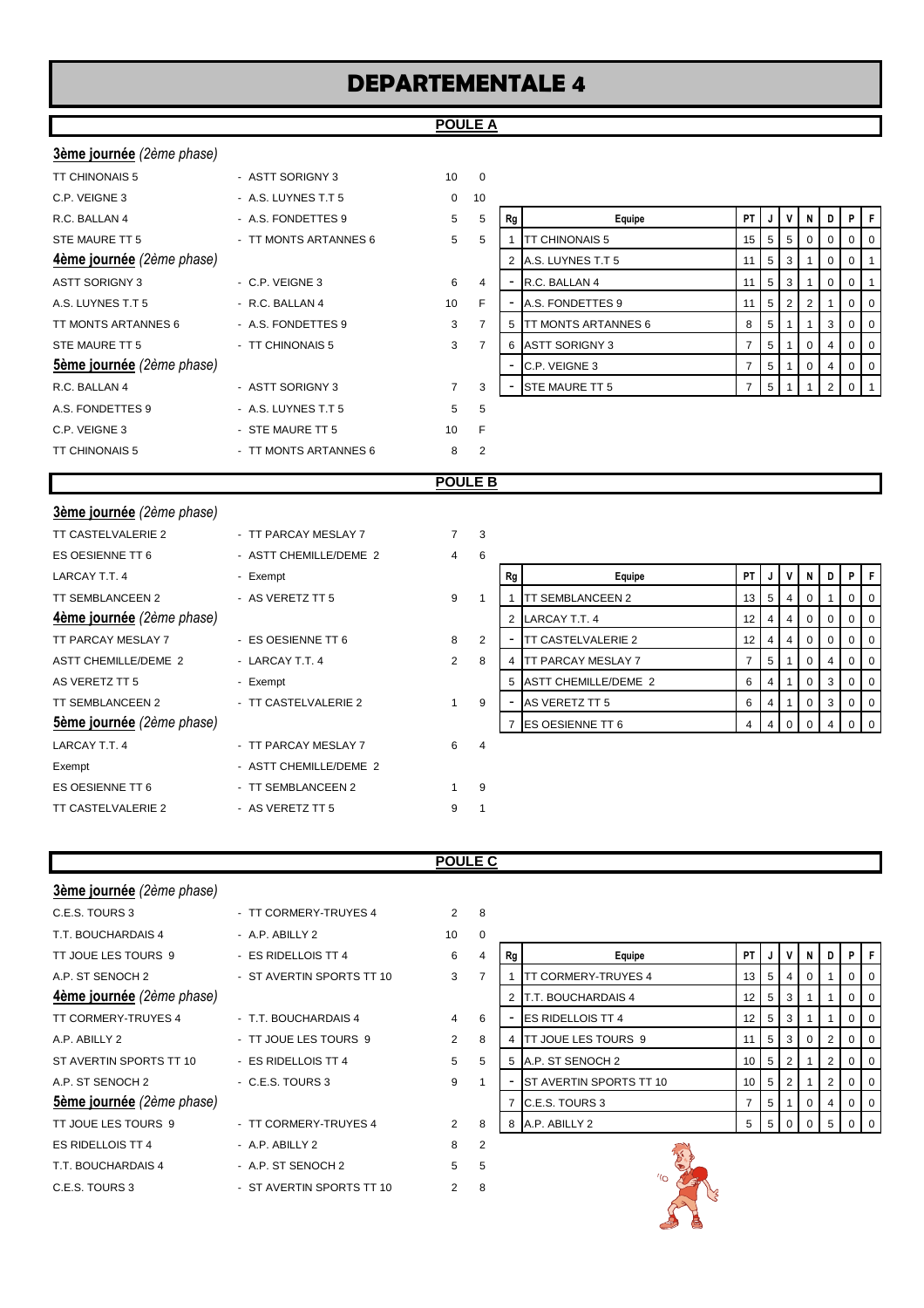### **POULE D**

| 3ème journée (2ème phase)                           |                                |                |   |    |                                |                 |                |                |                |             |                |     |
|-----------------------------------------------------|--------------------------------|----------------|---|----|--------------------------------|-----------------|----------------|----------------|----------------|-------------|----------------|-----|
| <b>ASTT CHEMILLE/DEME 3</b>                         | - TT PARCAY MESLAY 6           | $5^{\circ}$    | 5 |    |                                |                 |                |                |                |             |                |     |
| A.S.T.T. ESVRES 5                                   | - A.S.P.T.T. TOURS 1           | 5              | 5 |    |                                |                 |                |                |                |             |                |     |
| U.S. VERNOU 5                                       | - C.S. MEMBROLLAIS TT 3        | 5              | 5 | Rg | Equipe                         | <b>PT</b>       |                | ٧              | N              |             |                |     |
| A.T.T.ST ANTOINE DU ROCHER 2                        | - RS ST CYR/LOIRE 7            | 4              | 6 |    | <b>C.S. MEMBROLLAIS TT 3</b>   | 14              | 5              | $\overline{4}$ |                | $\mathbf 0$ | 0              |     |
| 4ème journée (2ème phase)                           |                                |                |   |    | <b>TT PARCAY MESLAY 6</b>      | 13              | 5              | 3              | 2              |             |                |     |
| TT PARCAY MESLAY 6                                  | - A.S.T.T. ESVRES 5            | 8              | 2 | 3  | ASTT CHEMILLE/DEME 3           | 11              | 5 <sub>5</sub> | 2              | 2 <sup>1</sup> |             | 0              | -0  |
| A.S.P.T.T. TOURS 1                                  | - U.S. VERNOU 5                | 9              | 1 |    | A.S.P.T.T. TOURS 1             | 11              | 5              | $\overline{2}$ | 2              |             | 0              |     |
| <b>RS ST CYR/LOIRE 7</b>                            | - C.S. MEMBROLLAIS TT 3        | $\overline{2}$ | 8 |    | U.S. VERNOU 5                  | 10 <sup>1</sup> | 5              |                | 3 <sup>1</sup> |             | 0 <sup>1</sup> | - 0 |
| A.T.T.ST ANTOINE DU ROCHER 2 - ASTT CHEMILLE/DEME 3 |                                | $\overline{4}$ | 6 |    | A.S.T.T. ESVRES 5              | 9               | 5              |                | 2 <sub>1</sub> | 2           | $\Omega$       | - C |
| Sème journée (2ème phase)                           |                                |                |   |    | <b>RS ST CYR/LOIRE 7</b>       | 7               | 5              |                | $\Omega$       | 4           | $\Omega$       | O   |
| U.S. VERNOU 5                                       | - TT PARCAY MESLAY 6           | 5              | 5 |    | 8 A.T.T.ST ANTOINE DU ROCHER 2 | 5               | 5 <sup>5</sup> | $\Omega$       | $\Omega$       | 5           |                | ΙO  |
| C.S. MEMBROLLAIS TT 3                               | - A.S.P.T.T. TOURS 1           | $\overline{7}$ | 3 |    |                                |                 |                |                |                |             |                |     |
| A.S.T.T. ESVRES 5                                   | - A.T.T.ST ANTOINE DU ROCHER 2 | 6              | 4 |    |                                |                 |                |                |                |             |                |     |
| <b>ASTT CHEMILLE/DEME 3</b>                         | - RS ST CYR/LOIRE 7            |                | 3 |    |                                |                 |                |                |                |             |                |     |

| 5              |    |                              |    |   |                |          |          |          |   |
|----------------|----|------------------------------|----|---|----------------|----------|----------|----------|---|
| 5              | Rg | Equipe                       | PT | J | ٧              | N        | D        | P        | F |
| 6              | 1  | C.S. MEMBROLLAIS TT 3        | 14 | 5 | 4              | 1        | $\Omega$ | $\Omega$ | 0 |
|                | 2  | TT PARCAY MESLAY 6           | 13 | 5 | 3              | 2        | $\Omega$ | $\Omega$ | 0 |
| $\overline{2}$ | 3  | ASTT CHEMILLE/DEME 3         | 11 | 5 | $\overline{2}$ | 2        | 1        | $\Omega$ | 0 |
| 1              |    | A.S.P.T.T. TOURS 1           | 11 | 5 | 2              | 2        | 1        | $\Omega$ | 0 |
| 8              | 5  | <b>U.S. VERNOU 5</b>         | 10 | 5 | 1              | 3        | 1        | $\Omega$ | 0 |
| 6              | 6  | A.S.T.T. ESVRES 5            | 9  | 5 | 1              | 2        | 2        | $\Omega$ | 0 |
|                | 7  | <b>RS ST CYR/LOIRE 7</b>     | 7  | 5 | 1              | $\Omega$ | 4        | $\Omega$ | 0 |
| 5              | 8  | A.T.T.ST ANTOINE DU ROCHER 2 | 5  | 5 | 0              | $\Omega$ | 5        |          |   |

### **POULE E**

| <b>3ème journée</b> (2ème phase) |                        |                      |                              |           |                |                |                |                |                |     |
|----------------------------------|------------------------|----------------------|------------------------------|-----------|----------------|----------------|----------------|----------------|----------------|-----|
| T.T. METTRAY 2                   | - EP MARIGNY RILLY 1   | 9<br>$\mathbf{1}$    |                              |           |                |                |                |                |                |     |
| AS SAVONNIERES TT 2              | - A.P. ABILLY 3        | 6<br>4               |                              |           |                |                |                |                |                |     |
| TT JOUE LES TOURS 10             | - A.P. ST SENOCH 3     | 10<br>$\mathbf 0$    | Rg<br>Equipe                 | <b>PT</b> | J              | ۷              | N              | D.             | PF             |     |
| A.S. FONDETTES 10                | - TT MONTS ARTANNES 7  | $\overline{2}$<br>8  | A.S. FONDETTES 10            | 15        | 5              | 5              | $\overline{0}$ | 0              |                |     |
| 4ème journée (2ème phase)        |                        |                      | <b>ITT MONTS ARTANNES 7</b>  | 12        | 5 <sup>1</sup> | 3              |                |                | $\overline{0}$ | -0  |
| EP MARIGNY RILLY 1               | - AS SAVONNIERES TT 2  | 10<br>$\overline{0}$ | 3 AS SAVONNIERES TT 2        | 11        | 5              | $\mathbf{3}$   | $\overline{0}$ | $\overline{2}$ |                |     |
| A.P. ABILLY 3                    | - TT JOUE LES TOURS 10 | 8<br>$\overline{2}$  | EP MARIGNY RILLY 1           | 11        | 5 <sup>1</sup> | $\mathbf{3}$   | $\overline{0}$ | 2              | $\overline{0}$ | - 0 |
| TT MONTS ARTANNES 7              | - A.P. ST SENOCH 3     | 10<br>$\overline{0}$ | A.P. ABILLY 3                | 11        | 5 <sup>1</sup> | $\mathbf{3}$   | $\overline{0}$ | $\overline{2}$ | 0              |     |
| A.S. FONDETTES 10                | - T.T. METTRAY 2       | 9                    | 6 T.T. METTRAY 2             | 8         | 5              |                |                | 3              | $\mathbf{0}$   | O   |
| Sème journée (2ème phase)        |                        |                      | <b>ITT JOUE LES TOURS 10</b> | 7         | 5              |                | 0              | 4              |                |     |
| TT JOUE LES TOURS 10             | - EP MARIGNY RILLY 1   | 9                    | 8 A.P. ST SENOCH 3           | 5         | 5              | $\overline{0}$ | $\overline{0}$ | $5^{\circ}$    |                |     |
| A.P. ST SENOCH 3                 | - A.P. ABILLY 3        | 8<br>2               |                              |           |                |                |                |                |                |     |
| AS SAVONNIERES TT 2              | - A.S. FONDETTES 10    | 8<br>2               |                              |           |                |                |                |                |                |     |
| T.T. METTRAY 2                   | - TT MONTS ARTANNES 7  | 5<br>5               |                              |           |                |                |                |                |                |     |
|                                  |                        |                      |                              |           |                |                |                |                |                |     |

### **POULE F**

| 3ème journée (2ème phase)                            |                                |                |                |    |                               |                |    |                |                |             |          |   |
|------------------------------------------------------|--------------------------------|----------------|----------------|----|-------------------------------|----------------|----|----------------|----------------|-------------|----------|---|
| A.S MONTLOUIS/LOIRE 3                                | - TT PARCAY MESLAY 5           |                | 3              |    |                               |                |    |                |                |             |          |   |
| <b>PPC MARTINOIS 2</b>                               | - A.S.P.T.T. TOURS 2           | 4              | 6              |    |                               |                |    |                |                |             |          |   |
| A.C. AMBOISE 4                                       | - ST AVERTIN SPORTS TT 8       | $\overline{2}$ | 8              | Rg | Equipe                        | <b>PT</b>      |    |                | N.             |             |          |   |
| A.T.T.ST ANTOINE DU ROCHER 3                         | - U.S. VERNOU 4                | 5              | 5              |    | A.S MONTLOUIS/LOIRE 3         | 15             | -5 | 5 <sup>5</sup> | $\overline{0}$ | $\mathbf 0$ |          |   |
| 4ème journée (2ème phase)                            |                                |                |                |    | A.S.P.T.T. TOURS 2            | 13             | 5  | 4              | $\Omega$       |             |          |   |
| TT PARCAY MESLAY 5                                   | - PPC MARTINOIS 2              | 9              |                |    | <b>ITT PARCAY MESLAY 5</b>    | 10             | 5  |                | 3 <sup>1</sup> |             | $\Omega$ | C |
| A.S.P.T.T. TOURS 2                                   | - A.C. AMBOISE 4               | $\overline{7}$ | 3              |    | U.S. VERNOU 4                 | 10             |    |                | 3 <sup>1</sup> |             |          |   |
| U.S. VERNOU 4                                        | - ST AVERTIN SPORTS TT 8       | 6              | 4              |    | <b>ST AVERTIN SPORTS TT 8</b> | 9              | 5  | 2              | $\overline{0}$ | 3           |          |   |
| A.T.T.ST ANTOINE DU ROCHER 3 - A.S MONTLOUIS/LOIRE 3 |                                | $\overline{2}$ | 8              |    | <b>PPC MARTINOIS 2</b>        | 9              |    | 2              | $\Omega$       | 3           |          |   |
| Sème journée (2ème phase)                            |                                |                |                |    | A.T.T.ST ANTOINE DU ROCHER 3  | $\overline{7}$ | 5  | $\mathbf{0}$   | 2              | 3           | $\Omega$ |   |
| A.C. AMBOISE 4                                       | - TT PARCAY MESLAY 5           | 5              | 5              |    | A.C. AMBOISE 4                |                | 5  | $\Omega$       | $\mathcal{P}$  | 3           |          |   |
| ST AVERTIN SPORTS TT 8                               | - A.S.P.T.T. TOURS 2           | 2              | 8              |    |                               |                |    |                |                |             |          |   |
| <b>PPC MARTINOIS 2</b>                               | - A.T.T.ST ANTOINE DU ROCHER 3 | 8              | $\overline{2}$ |    |                               |                |    |                |                |             |          |   |
| A.S MONTLOUIS/LOIRE 3                                | - U.S. VERNOU 4                | 8              | $\overline{2}$ |    |                               |                |    |                |                |             |          |   |
|                                                      |                                |                |                |    |                               |                |    |                |                |             |          |   |

| 6 |    |                              |    |   |                |          |   |   |          |
|---|----|------------------------------|----|---|----------------|----------|---|---|----------|
| 8 | Rg | Equipe                       | PT | J | ٧              | N        | D | P | F        |
| 5 |    | A.S MONTLOUIS/LOIRE 3        | 15 | 5 | 5              | $\Omega$ | 0 | 0 | $\Omega$ |
|   | 2  | A.S.P.T.T. TOURS 2           | 13 | 5 | 4              | $\Omega$ |   | O | $\Omega$ |
| 1 | 3  | TT PARCAY MESLAY 5           | 10 | 5 | 1              | 3        |   | O | 0        |
| 3 |    | U.S. VERNOU 4                | 10 | 5 | 1              | 3        |   | O | 0        |
| 4 | 5  | ST AVERTIN SPORTS TT 8       | 9  | 5 | 2              | $\Omega$ | 3 | O | 0        |
| 8 |    | <b>PPC MARTINOIS 2</b>       | 9  | 5 | $\overline{2}$ | $\Omega$ | 3 | O | 0        |
|   | 7  | A.T.T.ST ANTOINE DU ROCHER 3 | 7  | 5 | $\Omega$       | 2        | 3 | 0 | 0        |
| 5 |    | A.C. AMBOISE 4               | 7  | 5 | 0              | 2        | 3 |   | 0        |

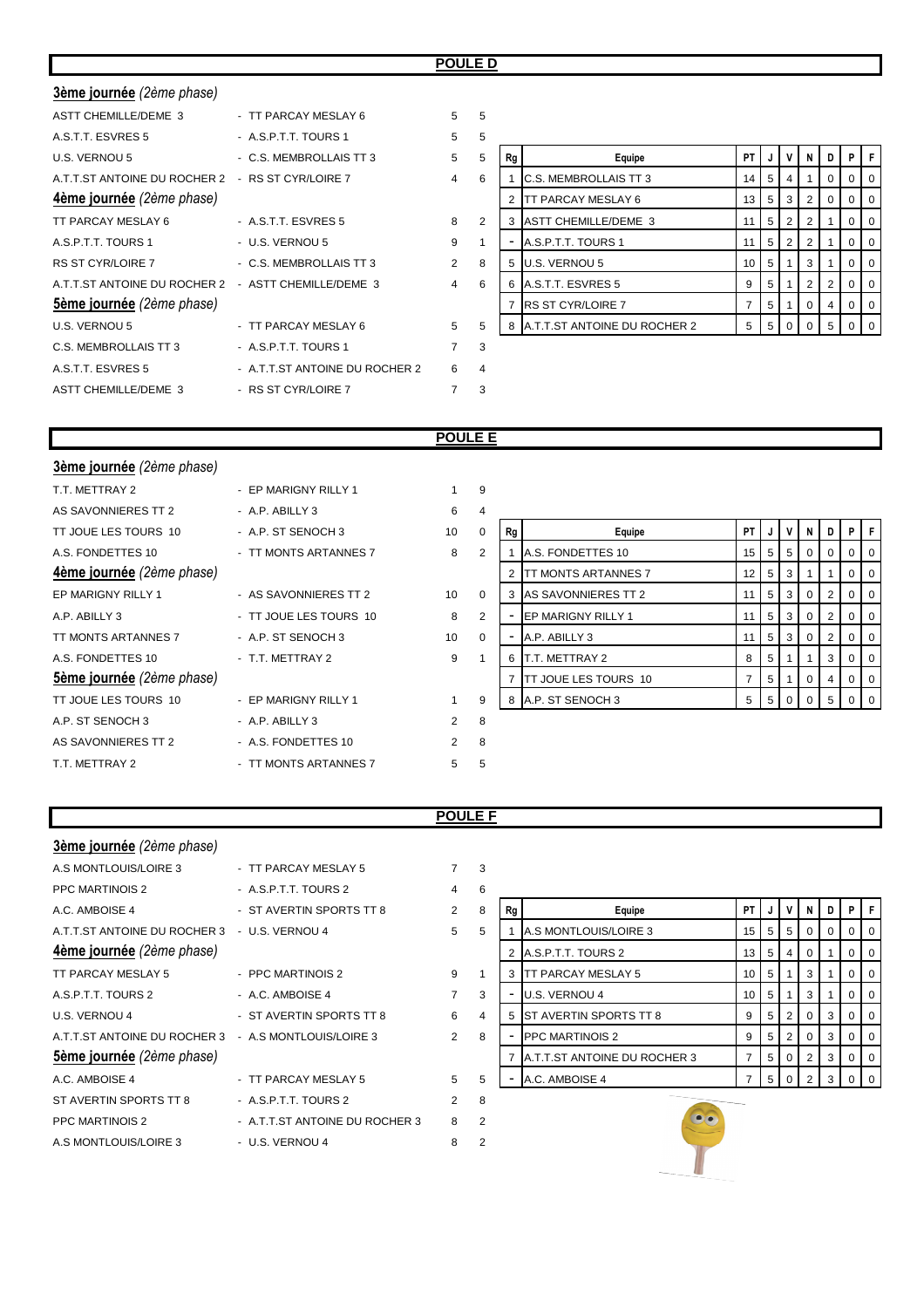### **POULE G**

| 3ème journée (2ème phase) |                             |                |                |    |                                 |    |   |   |   |             |          |    |
|---------------------------|-----------------------------|----------------|----------------|----|---------------------------------|----|---|---|---|-------------|----------|----|
| LANGEAIS-CINQ MARS 6      | - ASTT SORIGNY 2            | 2              | 8              |    |                                 |    |   |   |   |             |          |    |
| T.T. BOUCHARDAIS 3        | - ES RIDELLOIS TT 5         | 9              |                |    |                                 |    |   |   |   |             |          |    |
| R.C. BALLAN 5             | - STE MAURE TT 4            | 6              | 4              | Rg | Equipe                          | PT |   | v | N | D           | PIF      |    |
| U.S. CHAMBRAY-LES-TOURS 5 | - U.S.E. AVOINE-BEAUMONT 2  | 3              | $\overline{7}$ |    | <b>ASTT SORIGNY 2</b>           | 14 | 5 | 4 |   | $\mathbf 0$ | $\Omega$ |    |
| 4ème journée (2ème phase) |                             |                |                |    | LANGEAIS-CINQ MARS 6            | 13 | 5 | 4 | 0 |             |          |    |
| <b>ASTT SORIGNY 2</b>     | - T.T. BOUCHARDAIS 3        | 8              | 2              | 3  | <b>U.S.E. AVOINE-BEAUMONT 2</b> | 12 | 5 | 3 |   |             | 0        | -0 |
| ES RIDELLOIS TT 5         | - R.C. BALLAN 5             | $\overline{2}$ | 8              | 4  | R.C. BALLAN 5                   | 11 | 5 | 3 |   |             |          |    |
| U.S.E. AVOINE-BEAUMONT 2  | - STE MAURE TT 4            | 8              | $\overline{2}$ | 5  | <b>T.T. BOUCHARDAIS 3</b>       | 9  | 5 |   | 2 | 2           | $\Omega$ |    |
| U.S. CHAMBRAY-LES-TOURS 5 | - LANGEAIS-CINQ MARS 6      | 3              | 7              | ĥ  | <b>STE MAURE TT 4</b>           | 8  | 5 |   |   | 3           |          |    |
| Sème journée (2ème phase) |                             |                |                |    | U.S. CHAMBRAY-LES-TOURS 5       | 8  | 5 |   |   | 3           |          |    |
| R.C. BALLAN 5             | - ASTT SORIGNY 2            | 4              | 6              | 8  | <b>ES RIDELLOIS TT 5</b>        | 5  | 5 | 0 | 0 | 5           |          |    |
| STE MAURE TT 4            | - ES RIDELLOIS TT 5         | 9              |                |    |                                 |    |   |   |   |             |          |    |
| T.T. BOUCHARDAIS 3        | - U.S. CHAMBRAY-LES-TOURS 5 | 5              | 5              |    |                                 |    |   |   |   |             |          |    |
| LANGEAIS-CINQ MARS 6      | - U.S.E. AVOINE-BEAUMONT 2  | 8              | 2              |    |                                 |    |   |   |   |             |          |    |

| 1              |                |                           |    |   |                |   |                |          |          |
|----------------|----------------|---------------------------|----|---|----------------|---|----------------|----------|----------|
| 4              | Rg             | Equipe                    | PT | J | ٧              | N | D              | P        | F        |
| 7              |                | <b>ASTT SORIGNY 2</b>     | 14 | 5 | 4              | 1 | $\Omega$       | 0        | 0        |
|                | 2              | LANGEAIS-CINQ MARS 6      | 13 | 5 | $\overline{4}$ | 0 |                | 0        | 0        |
| 2              | 3              | U.S.E. AVOINE-BEAUMONT 2  | 12 | 5 | 3              | 1 |                | 0        | 0        |
| 8              | $\overline{4}$ | R.C. BALLAN 5             | 11 | 5 | 3              | 0 | 2              | 0        | 0        |
| $\overline{2}$ | 5              | T.T. BOUCHARDAIS 3        | 9  | 5 | 1              | 2 | $\overline{2}$ | $\Omega$ | $\Omega$ |
| 7              | 6              | <b>STE MAURE TT 4</b>     | 8  | 5 | 1              | 1 | 3              | 0        | $\Omega$ |
|                |                | U.S. CHAMBRAY-LES-TOURS 5 | 8  | 5 | 1              | 1 | 3              | 0        | $\Omega$ |
| 6              | 8              | <b>ES RIDELLOIS TT 5</b>  | 5  | 5 | $\Omega$       | O | 5              | ŋ        | $\Omega$ |
| $\overline{a}$ |                |                           |    |   |                |   |                |          |          |

### **POULE H**

| 3ème journée (2ème phase) |                          |                |                |    |                          |           |                |                |                |                |         |     |
|---------------------------|--------------------------|----------------|----------------|----|--------------------------|-----------|----------------|----------------|----------------|----------------|---------|-----|
| US RENAUDINE TT 8         | - ES OESIENNE TT 7       | 8              | $\overline{2}$ |    |                          |           |                |                |                |                |         |     |
| ATT AZAY/CHER 3           | - A.S MONTLOUIS/LOIRE 2  | $\overline{2}$ | 8              |    |                          |           |                |                |                |                |         |     |
| US LA RICHE TT 4          | - A.C. AMBOISE 6         | $\overline{4}$ | 6              | Rg | Equipe                   | <b>PT</b> |                | V              | N              | D I            | P       | l F |
| ST AVERTIN SPORTS TT 9    | - U.S. VERNOU 6          | $\overline{4}$ | 6              |    | A.S MONTLOUIS/LOIRE 2    | 15        | 5 <sup>5</sup> | 5 <sub>1</sub> | $\mathbf{0}$   | $\overline{0}$ | $0$   0 |     |
| 4ème journée (2ème phase) |                          |                |                |    | 2 U.S. VERNOU 6          | 13        | 5              | 4              | 0              |                | $01$ 0  |     |
| ES OESIENNE TT 7          | - ATT AZAY/CHER 3        | 3              |                |    | 3 ATT AZAY/CHER 3        | 11        | 5 <sup>5</sup> | $\overline{2}$ | 2              |                | $0$   0 |     |
| A.S MONTLOUIS/LOIRE 2     | - US LA RICHE TT 4       | 8              | 2              |    | 4 ES OESIENNE TT 7       | 9         | 5              | 2              | $\Omega$       | 3              | $01$ 0  |     |
| U.S. VERNOU 6             | - A.C. AMBOISE 6         | $\overline{7}$ | 3              |    | A.C. AMBOISE 6           | 9         | 5              | $\overline{2}$ | $\Omega$       | 3 <sup>1</sup> | $0$   0 |     |
| ST AVERTIN SPORTS TT 9    | - US RENAUDINE TT 8      | 5              | 5              |    | 6 US RENAUDINE TT 8      | 8         | 5              |                |                | 3 I            | $0$   0 |     |
| Sème journée (2ème phase) |                          |                |                |    | US LA RICHE TT 4         | 8         | 5              |                |                | 3 <sup>1</sup> | $0$   0 |     |
| US LA RICHE TT 4          | - ES OESIENNE TT 7       | $\overline{4}$ | 6              |    | 8 ST AVERTIN SPORTS TT 9 |           | 5 <sup>1</sup> | $\overline{0}$ | $\overline{2}$ | 3 <sup>1</sup> | $01$ 0  |     |
| A.C. AMBOISE 6            | - A.S MONTLOUIS/LOIRE 2  |                | 9              |    |                          |           |                |                |                |                |         |     |
| ATT AZAY/CHER 3           | - ST AVERTIN SPORTS TT 9 | 5              | -5             |    |                          |           |                |                |                |                |         |     |
| US RENAUDINE TT 8         | - U.S. VERNOU 6          | 3              |                |    |                          |           |                |                |                |                |         |     |
|                           |                          |                |                |    |                          |           |                |                |                |                |         |     |

### **POULE I**

| 3ème journée (2ème phase)  |                              |                |                |    |                                   |                |   |              |                |   |          |     |
|----------------------------|------------------------------|----------------|----------------|----|-----------------------------------|----------------|---|--------------|----------------|---|----------|-----|
| A.S.T.T. ESVRES 4          | - P.L. PAUL BERT 3           |                | $2 \quad 8$    |    |                                   |                |   |              |                |   |          |     |
| LARCAY T.T. 5              | - Exempt                     |                |                |    |                                   |                |   |              |                |   |          |     |
| A.C. AMBOISE 5             | - U.S. CHAMBRAY-LES-TOURS 6  | $\overline{4}$ | 6              | Rg | Equipe                            | PT             | J | v            | N              | D | PIF      |     |
| <b>BEAUJARDIN BCT 4</b>    | - ES LA VILLE-AUX-DAMES TT 7 | 8              | 2              |    | <b>BEAUJARDIN BCT 4</b>           | 12             |   |              |                |   |          |     |
| 4ème journée (2ème phase)  |                              |                |                |    | U.S. CHAMBRAY-LES-TOURS 6         | 12             |   | 4            | $\overline{0}$ | 0 | 0        |     |
| P.L. PAUL BERT 3           | - LARCAY T.T. 5              | $\overline{7}$ | 3              |    | P.L. PAUL BERT 3                  | 11             | 5 | 3            | 0              | 2 |          |     |
| Exempt                     | - A.C. AMBOISE 5             |                |                |    | A.C. AMBOISE 5                    | 10             | 4 | 3            | $\overline{0}$ |   | 0        | O   |
| ES LA VILLE-AUX-DAMES TT 7 | - U.S. CHAMBRAY-LES-TOURS 6  | $\overline{2}$ | 8              |    | <b>ES LA VILLE-AUX-DAMES TT 7</b> | $\overline{7}$ | 5 |              | 0              | 4 | 0        | O   |
| <b>BEAUJARDIN BCT 4</b>    | - A.S.T.T. ESVRES 4          | $\overline{7}$ | 3              |    | A.S.T.T. ESVRES 4                 | 4              | 4 | $\mathbf{0}$ | $\mathbf{0}$   | 4 | 0        | - C |
| Sème journée (2ème phase)  |                              |                |                |    | LARCAY T.T. 5                     | 4              | 4 | $\Omega$     | $\Omega$       |   | $\Omega$ |     |
| A.C. AMBOISE 5             | - P.L. PAUL BERT 3           | 6              | $\overline{4}$ |    |                                   |                |   |              |                |   |          |     |
| U.S. CHAMBRAY-LES-TOURS 6  | - Exempt                     |                |                |    |                                   |                |   |              |                |   |          |     |
| LARCAY T.T. 5              | - BEAUJARDIN BCT 4           | $\Omega$       | 10             |    |                                   |                |   |              |                |   |          |     |
| A.S.T.T. ESVRES 4          | - ES LA VILLE-AUX-DAMES TT 7 | 2              | 8              |    |                                   |                |   |              |                |   |          |     |

| 6 | Rg | Equipe                     | PT | J | v        | N        | D        | P        | F        |
|---|----|----------------------------|----|---|----------|----------|----------|----------|----------|
| 2 |    | <b>BEAUJARDIN BCT 4</b>    | 12 | 4 | 4        | 0        | 0        | $\Omega$ | $\Omega$ |
|   |    | U.S. CHAMBRAY-LES-TOURS 6  | 12 | 4 | 4        | $\Omega$ | $\Omega$ | 0        | 0        |
| 3 | 3  | P.L. PAUL BERT 3           | 11 | 5 | 3        | $\Omega$ | 2        | $\Omega$ | $\Omega$ |
|   | 4  | A.C. AMBOISE 5             | 10 | 4 | 3        | $\Omega$ | 1        | $\Omega$ | $\Omega$ |
| 8 | 5  | ES LA VILLE-AUX-DAMES TT 7 | 7  | 5 | 1        | $\Omega$ | 4        | 0        | $\Omega$ |
| 3 | 6  | A.S.T.T. ESVRES 4          | 4  | 4 | $\Omega$ | $\Omega$ | 4        | $\Omega$ | $\Omega$ |
|   |    | LARCAY T.T. 5              | 4  | 4 | 0        | $\Omega$ | 4        | 0        | $\Omega$ |

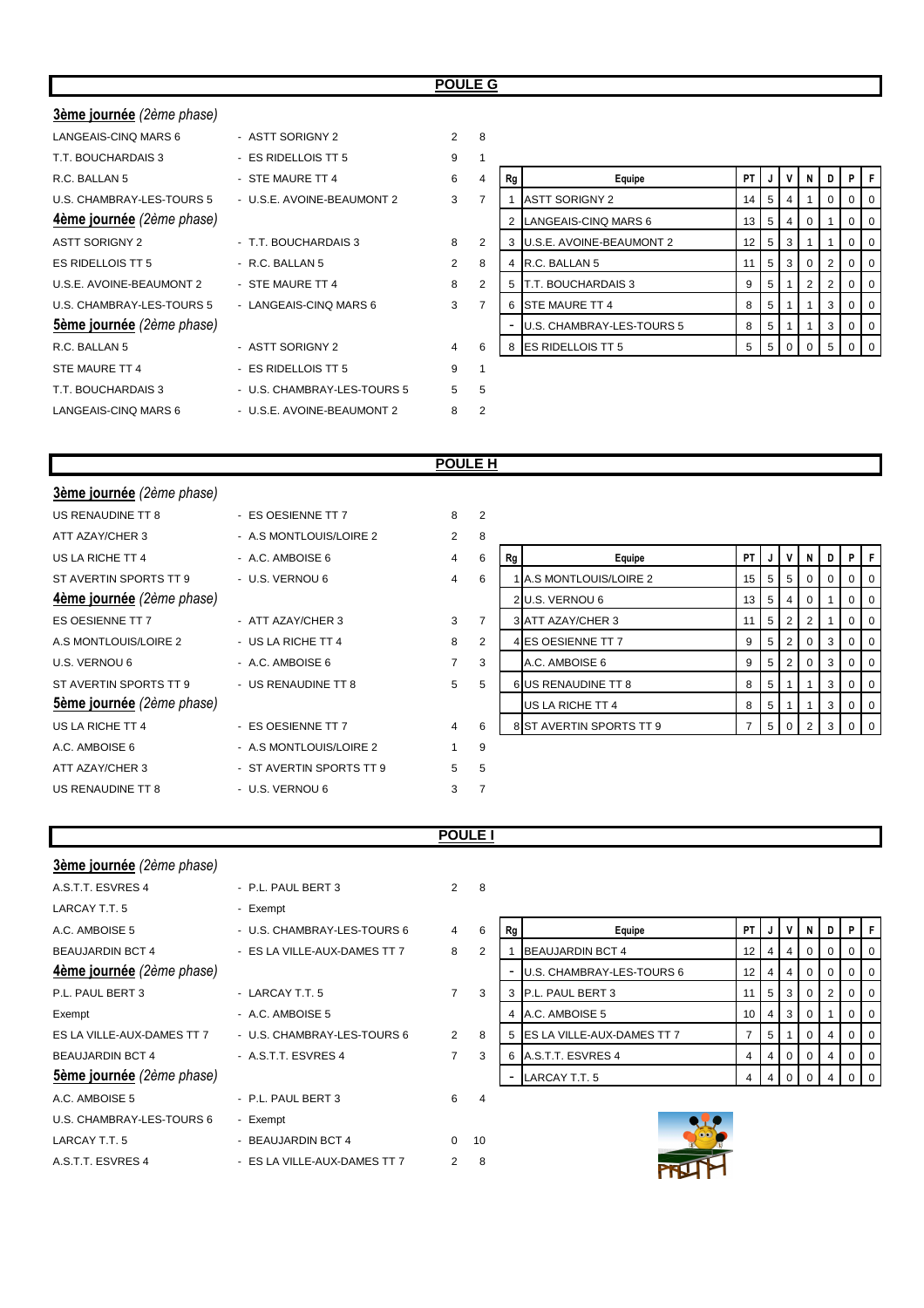# **DEPARTEMENTALE 5**

### **POULE Unique**

| 3ème journée (2ème phase)   |                               |                |                 |    |                                    |                |   |                |                |                |          |  |
|-----------------------------|-------------------------------|----------------|-----------------|----|------------------------------------|----------------|---|----------------|----------------|----------------|----------|--|
| <b>LANGEAIS-CINO MARS 7</b> | - AS VERETZ TT 6              | 5              | 5               |    |                                    |                |   |                |                |                |          |  |
| T.T. BENAISIEN 4            | - ES LA VILLE-AUX-DAMES TT 8  | 9              | $\mathbf 1$     |    |                                    |                |   |                |                |                |          |  |
| P.L. PAUL BERT 4            | - ASTT CHEMILLE/DEME 4        | 10             | $\Omega$        |    |                                    |                |   |                |                |                |          |  |
| US LA RICHE TT 5            | - PPC MARTINOIS 3             | $\overline{2}$ | 8               | Rg | Equipe                             | <b>PT</b>      |   | V              | N              | D              | P        |  |
| STE CATHERINE DE FIERBOIS 2 | $-C.P.$ VEIGNE 4              | 6              | $\overline{4}$  |    | T.T. BENAISIEN 4                   | 15             | 5 | 5              | 0              | $\mathbf 0$    | $\Omega$ |  |
| 4ème journée (2ème phase)   |                               |                |                 |    | 2 LANGEAIS-CINQ MARS 7             | 14             | 5 | 4              |                | $\mathbf 0$    | $\Omega$ |  |
| AS VERETZ TT 6              | - T.T. BENAISIEN 4            | $\Omega$       | 10 <sup>1</sup> |    | 3 <b>PPC MARTINOIS 3</b>           | 13             | 5 | 4              | $\overline{0}$ |                | $\Omega$ |  |
| ES LA VILLE-AUX-DAMES TT 8  | - P.L. PAUL BERT 4            | 3              | $\overline{7}$  | 4  | <b>STE CATHERINE DE FIERBOIS 2</b> | 11             | 5 | 3              | $\overline{0}$ | 2              | $\Omega$ |  |
| <b>ASTT CHEMILLE/DEME 4</b> | - US LA RICHE TT 5            | $\Omega$       | 10              |    | US LA RICHE TT 5                   | 11             | 5 | 3              | $\overline{0}$ | $\overline{2}$ | $\Omega$ |  |
| C.P. VEIGNE 4               | - PPC MARTINOIS 3             | $\overline{4}$ | 6               |    | 6 AS VERETZ TT 6                   | 10             | 5 | $\overline{2}$ |                | $\overline{2}$ | $\Omega$ |  |
| STE CATHERINE DE FIERBOIS 2 | - LANGEAIS-CINQ MARS 7        | 3              | $\overline{7}$  |    | P.L. PAUL BERT 4                   | 9              | 5 | $\overline{2}$ | $\Omega$       | 3              | $\Omega$ |  |
| Sème journée (2ème phase)   |                               |                |                 |    | 8 C.P. VEIGNE 4                    | $\overline{7}$ | 5 |                | $\Omega$       |                | $\Omega$ |  |
| P.L. PAUL BERT 4            | - AS VERETZ TT 6              | $\overline{4}$ | 6               |    | 9 ASTT CHEMILLE/DEME 4             | 5              | 5 | $\mathbf{0}$   | 0              | 5              | $\Omega$ |  |
| US LA RICHE TT 5            | - ES LA VILLE-AUX-DAMES TT 8  | 8              | $\overline{2}$  |    | <b>ES LA VILLE-AUX-DAMES TT 8</b>  | 5              | 5 | $\mathbf{0}$   | $\Omega$       | 5              |          |  |
| <b>PPC MARTINOIS 3</b>      | - ASTT CHEMILLE/DEME 4        | 10             | $\mathbf 0$     |    |                                    |                |   |                |                |                |          |  |
| T.T. BENAISIEN 4            | - STE CATHERINE DE FIERBOIS 2 | 9              | $\overline{1}$  |    |                                    |                |   |                |                |                |          |  |
| LANGEAIS-CINQ MARS 7        | - C.P. VEIGNE 4               | 10             | $\Omega$        |    |                                    |                |   |                |                |                |          |  |
|                             |                               |                |                 |    |                                    |                |   |                |                |                |          |  |

| $\Omega$       |                |                             |    |   |                |          |   |          |   |
|----------------|----------------|-----------------------------|----|---|----------------|----------|---|----------|---|
| 8              | Rg             | Equipe                      | PT | J | v              | N        | D | P        | F |
| 4              | 1              | T.T. BENAISIEN 4            | 15 | 5 | 5              | 0        | 0 | $\Omega$ | 0 |
|                | 2              | LANGEAIS-CINQ MARS 7        | 14 | 5 | 4              | 1        | O | $\Omega$ | 0 |
| 10             | 3              | <b>PPC MARTINOIS 3</b>      | 13 | 5 | 4              | 0        | 1 | $\Omega$ | 0 |
| 7              | 4              | STE CATHERINE DE FIERBOIS 2 | 11 | 5 | 3              | $\Omega$ | 2 | 0        | 0 |
| 10             | -              | US LA RICHE TT 5            | 11 | 5 | 3              | $\Omega$ | 2 | 0        | 0 |
| 6              | 6              | AS VERETZ TT 6              | 10 | 5 | 2              | 1        | 2 | 0        | 0 |
| 7              | 7              | P.L. PAUL BERT 4            | 9  | 5 | $\overline{2}$ | $\Omega$ | 3 | 0        | 0 |
|                | 8              | C.P. VEIGNE 4               | 7  | 5 | 1              | $\Omega$ | 4 | $\Omega$ | 0 |
| 6              | 9              | <b>ASTT CHEMILLE/DEME 4</b> | 5  | 5 | 0              | $\Omega$ | 5 | 0        | 0 |
| $\overline{2}$ | $\blacksquare$ | ES LA VILLE-AUX-DAMES TT 8  | 5  | 5 | $\Omega$       | O        | 5 | 0        | 0 |
| $\Omega$       |                |                             |    |   |                |          |   |          |   |

# Pénalités financières

(d'après Règlement des Championnats par Equipes)



### **N° Club, Equipe, Poule, Licence, Clt, Points (5,00€)**

*Equipe Incomplète :*  2è j (2p) : 0698 TTC Lochois 1 - 0001 RS St Cyr 2 - 0425 ASTT Castelvalérie 1 - 0183 AS Fondettes 3 3è j (2p) : 0269 St-Avertin Sports 2 - 0596 ATT Langeais CM 2 - 0596 ATT Langeais CM 3 - 0001 RS St-Cyr 6 - 0183 AS Fondettes 6 4è j (2p): 0011 ASTT Esvres 1 - 0002 4S Tours 13 - 0001 RS St-Cyr 5 1è j (3p Jeunes) : 0001 RS St-Cyr 1 - 0001 RS St-Cyr 3 - 0151 CS Membrollais 1 5è j (2p): 0013 TT Bléré VC 3

**Forfait (10,00 €)** : 0439 ES Ville aux Dames TT 2 (D1F 2j2p) - 0269 St-Avertin Sports 1 (2j jeunes - 2p) - 0001 RS St-Cyr 2 (3j jeunes 2 p) 0013 TT Bléré VC 1 (3j jeunes - 2p) - 0698 TTC Lochois 2 (3j - 2p) - 0004 CES Tours 2 (3j - 2p) - 0608 PL Paul Bert 2 (3j 2p) - 0002 4S Tours TT 16 (4j 2p) - 0284 RC Ballan 4 (4j 2p) - 0001 RS St-Cyr 4 (1j jeunes 3p) - 0698 TTC Lochois 3 (1j jeunes 3p) - 0004 CES Tours 2 (5j 2p) - 0307 Ste Maure 5 (5j 2p ) - 0596 ATT Langeais CM 1 (D1F - 5j 2p)

# **FERMETURE SECRETARIAT**

Jeudi 18 & Vendredi 19 Avril 2019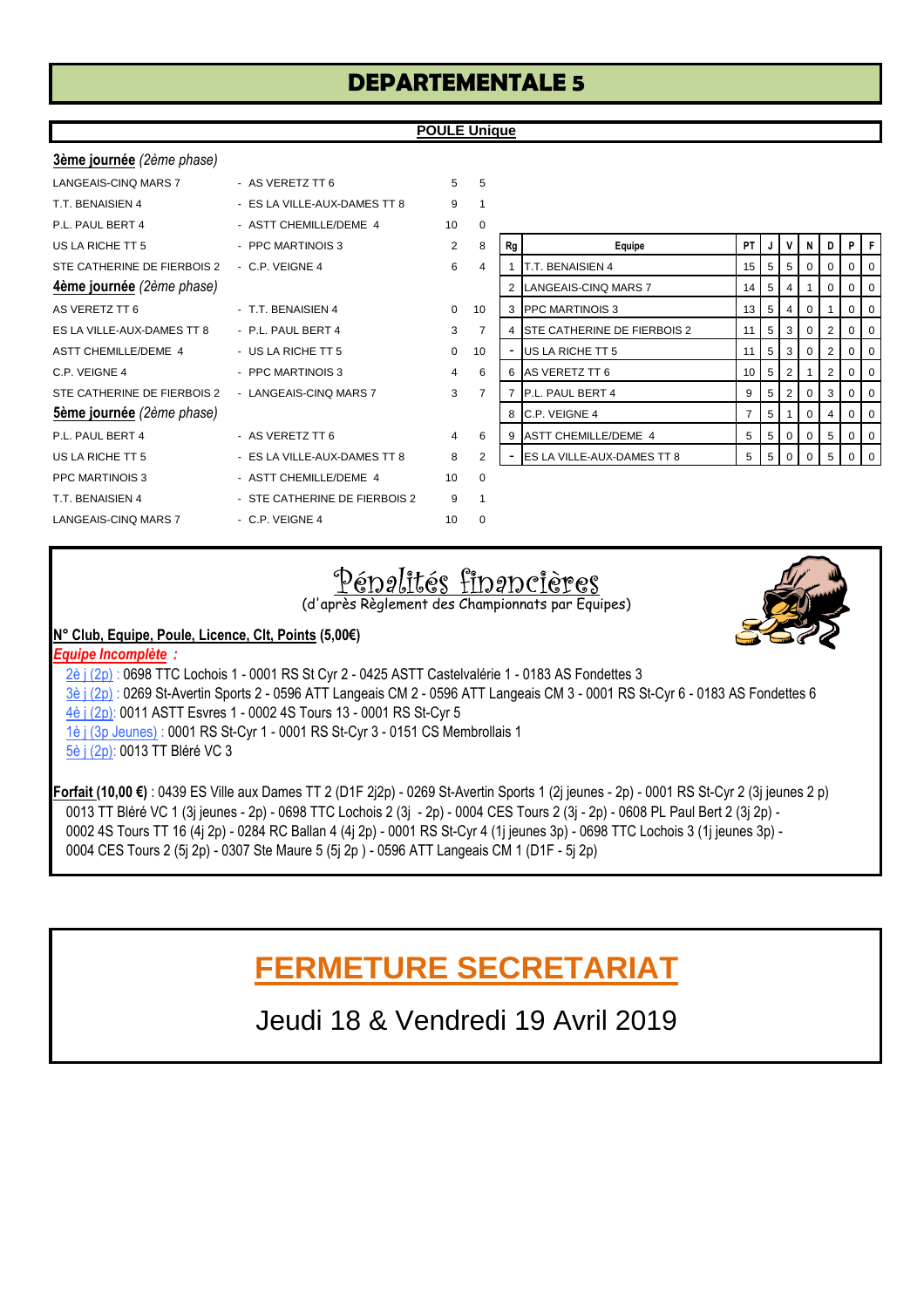# **DEPARTEMENTALE 1 FEMININE**

### **POULE Unique**

| 3ème journée (2ème phase)      |                                  |              |    |    |                                 |           |                |                |              |             |          |   |
|--------------------------------|----------------------------------|--------------|----|----|---------------------------------|-----------|----------------|----------------|--------------|-------------|----------|---|
| ATT LANGEAIS-CINQ MARS 1       | - BEAUJARDIN BCT 1               | <b>NP</b>    |    |    |                                 |           |                |                |              |             |          |   |
| Exempt                         | - Exempt                         |              |    |    |                                 |           |                |                |              |             |          |   |
| Exempt                         | - TT JOUE LES TOURS 4            |              |    | Rg | Equipe                          | <b>PT</b> | N              | $\mathsf{v}$   | N            | D           | PIF      |   |
| ES VILLE AUX DAMES TT 2        | - Ent VILLE AUX DAMES / VEIGNE 1 | $\mathbf{0}$ | 10 |    | Ent VILLE AUX DAMES / VEIGNE 1  | 11        | 4              | 3              |              | 0           |          | O |
| 4ème journée (2ème phase)      |                                  |              |    |    | <b>ITT JOUE LES TOURS 4</b>     | 5         | 2              |                |              | $\mathbf 0$ | 0        | O |
| <b>BEAUJARDIN BCT 1</b>        | - Exempt                         |              |    | 3  | <b>BEAUJARDIN BCT 1</b>         | 4         | 2              |                | 0            |             | 0        | O |
| Exempt                         | - Exempt                         |              |    |    | <b>ATT LANGEAIS-CINQ MARS 1</b> |           | 2              | $\overline{0}$ | $\mathbf{0}$ |             | 0        |   |
| Ent VILLE AUX DAMES / VEIGNE 1 | - TT JOUE LES TOURS 4            | 5            | 5  |    | <b>ES VILLE AUX DAMES TT 2</b>  |           | $\overline{2}$ | $\mathbf{0}$   | $\Omega$     |             | $\Omega$ |   |
| ES VILLE AUX DAMES TT 2        | - ATT LANGEAIS-CINQ MARS 1       | <b>NP</b>    |    |    |                                 |           |                |                |              |             |          |   |
| 5ème journée (2ème phase)      |                                  |              |    |    |                                 |           |                |                |              |             |          |   |
| Exempt                         | - BEAUJARDIN BCT 1               |              |    |    |                                 |           |                |                |              |             |          |   |
| TT JOUE LES TOURS 4            | - Exempt                         |              |    |    |                                 |           |                |                |              |             |          |   |
| Exempt                         | - ES VILLE AUX DAMES TT 2        |              |    |    |                                 |           |                |                |              |             |          |   |
| ATT LANGEAIS-CINQ MARS 1       | - Ent VILLE AUX DAMES / VEIGNE 1 | F.           | 10 |    |                                 |           |                |                |              |             |          |   |
|                                |                                  |              |    |    |                                 |           |                |                |              |             |          |   |

|   | Rg | Equipe                         | PT |                |   | N | D |  |
|---|----|--------------------------------|----|----------------|---|---|---|--|
| 0 |    | Ent VILLE AUX DAMES / VEIGNE 1 | 11 | 4              | 3 |   |   |  |
|   | 2  | TT JOUE LES TOURS 4            | 5  | 2              |   |   |   |  |
|   | 3  | <b>BEAUJARDIN BCT 1</b>        | 4  | $\overline{2}$ |   | 0 |   |  |
|   | 4  | ATT LANGEAIS-CINQ MARS 1       |    | 2              |   | 0 |   |  |
| 5 |    | ES VILLE AUX DAMES TT 2        |    | 2              |   |   |   |  |

# **DEPARTEMENTALE 1 VETERANS**

### **POULE A**

### **7ème journée**

- A.S. FONDETTES 1 TT ST GENOUPH 1 19 11 P.L. PAUL BERT 1 - CS LA MEMBROLLE TT 1 A.S. FONDETTES 1 - P.L. PAUL BERT 1
- TT ST GENOUPH 1 US RENAUDINE TT 1 17 13 CS LA MEMBROLLE TT 1 - U.S. VERNOU 1 13 17 Exempt - A.C. AMBOISE 1

- 
- 
- 
- 
- 

NP

### US RENAUDINE TT 1 - Exempt **Rg Research PT ASSESS RESEAUDING TT 1** - Exempt **Rg** Rg Rg **Equipe** PT **PT J** V N D **P** F A.C. AMBOISE 1 - U.S. VERNOU 1 11 19 1 TT ST GENOUPH 1 20 8 6 0 2 0 0 **8ème journée** 2 A.S. FONDETTES 1 18 7 5 1 1 0 0 A.C. AMBOISE 1  $-$  A.S. FONDETTES 1 13 17 3 U.S. VERNOU 1  $17$   $17$   $17$   $15$   $0$   $2$   $1$   $0$   $0$ P.L. PAUL BERT 1 - TT ST GENOUPH 1 13 17 - US RENAUDINE TT 1  $\left| 17 \right| 8 \left| 3 \right| 3 \left| 2 \right| 0 \left| 0 \right|$ US RENAUDINE TT 1 - CS LA MEMBROLLE TT 1 15 15 5 CS LA MEMBROLLE TT 1 11 7 1 2 4 0 0 U.S. VERNOU 1 - Exempt 6 P.L. PAUL BERT 1 9 6 1 1 4 0 0 **9ème journée** 7 A.C. AMBOISE 1 8 7 0 1 6 0 0

### **POULE B**

NP

| 7ème journée            |                         |           |    |                             |                 |   |                |   |                |                |                |
|-------------------------|-------------------------|-----------|----|-----------------------------|-----------------|---|----------------|---|----------------|----------------|----------------|
| ES OESIENNE TT 1        | 4S TOURS T.T. 1         | 19<br>11  |    |                             |                 |   |                |   |                |                |                |
| <b>TT SEMBLANCEEN 1</b> | CS LA MEMBROLLE TT 2    | 16<br>14  |    |                             |                 |   |                |   |                |                |                |
| C.P. VEIGNE 1           | Exempt                  |           | Rg | Equipe                      | <b>PT</b>       |   |                | N |                |                | PF             |
| Exempt                  | R.C. BALLAN 1           |           |    | <b>ES OESIENNE TT 1</b>     | 15 <sub>1</sub> | 5 | -5             | 0 | $\Omega$       |                | 0 <sub>0</sub> |
| 8ème journée            |                         |           | 2  | 4S TOURS T.T. 1             | 14 <sup>1</sup> | 6 | 3              | 2 |                | 0              | $\overline{0}$ |
| Exempt                  | ES OESIENNE TT 1        |           | 3  | <b>CS LA MEMBROLLE TT 2</b> | 13 <sup>1</sup> | 6 | -3             |   | 2              |                | $0 \mid 0$     |
| <b>TT SEMBLANCEEN 1</b> | 4S TOURS T.T. 1         | <b>NP</b> | 4  | <b>ITT SEMBLANCEEN 1</b>    | 8               | 4 | $\overline{2}$ | 0 |                | $\overline{0}$ | $\overline{0}$ |
| C.P. VEIGNE 1           | CS LA MEMBROLLE TT 2    | 13<br>17  |    | 5 R.C. BALLAN 1             | 7               | 4 |                |   | $\overline{2}$ | $\overline{0}$ | $\overline{0}$ |
| R.C. BALLAN 1           | Exempt                  |           | ۰  | C.P. VEIGNE 1               |                 |   |                | 0 |                |                | $0 \mid 0$     |
| 9ème journée            |                         |           |    |                             |                 |   |                |   |                |                |                |
| ES OESIENNE TT 1        | <b>TT SEMBLANCEEN 1</b> | <b>NP</b> |    |                             |                 |   |                |   |                |                |                |
| 4S TOURS T.T. 1         | C.P. VEIGNE 1           | 16<br>14  |    | 添                           |                 |   |                |   |                |                |                |
| CS LA MEMBROLLE TT 2    | R.C. BALLAN 1           | <b>NP</b> |    |                             |                 |   |                |   |                |                |                |
| Exempt                  | Exempt                  |           |    |                             |                 |   |                |   |                |                |                |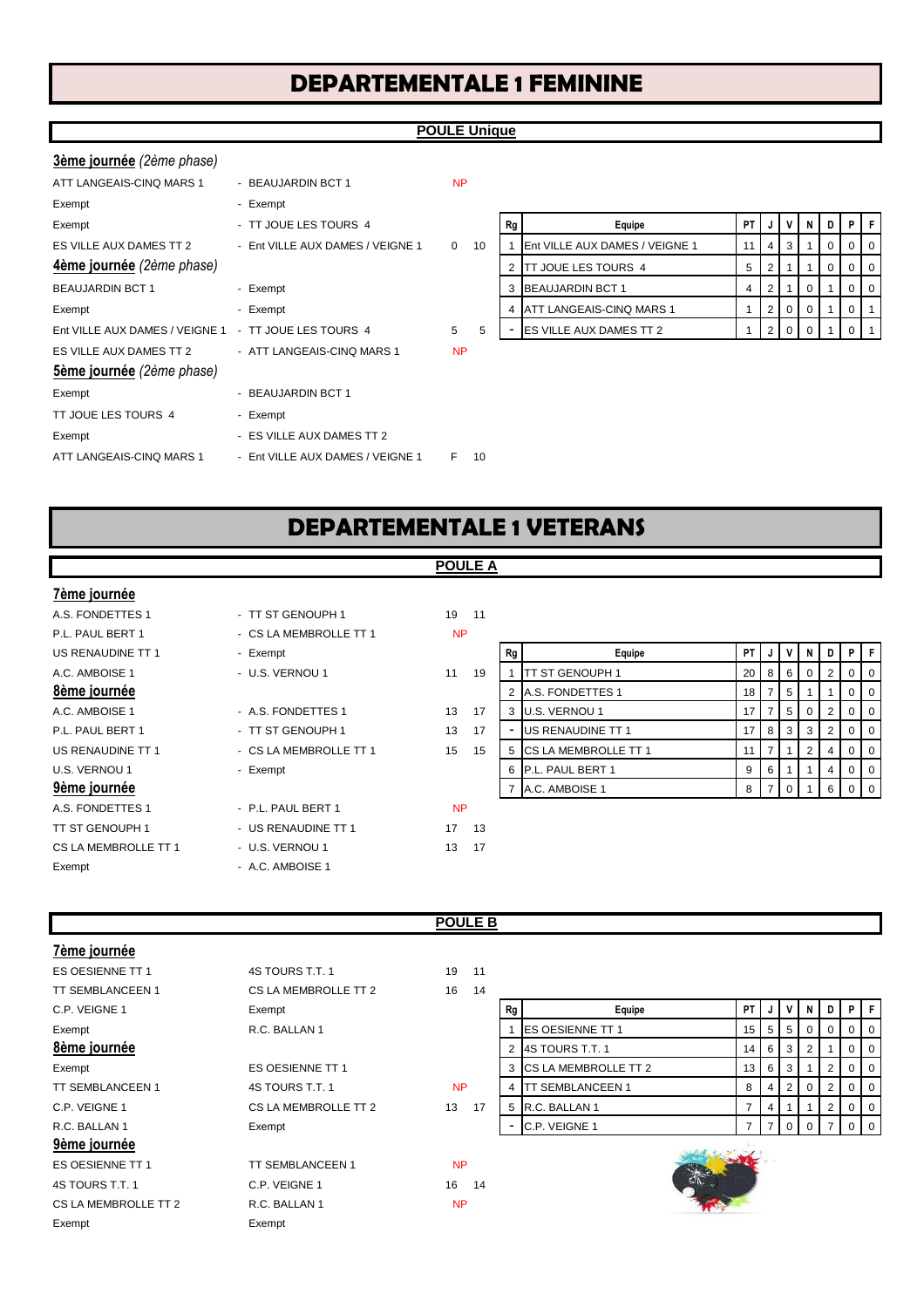# **Championnat CORPORATIF**

**DEPARTEMENTALE 1**

### **5ème journée**

- 
- A.S.P.T.T. TOURS 1 AS BANQUE POPULAIRE VF 2 7
- A.S.P.T.T. TOURS 1 AS BANQUE POPULAIRE VF 1 3
- AS BANQUE POPULAIRE VF 2 Exempt

| AS BANQUE POPULAIRE VF 1 | Exempt                     |  | Rg | Equipe                     | <b>PT</b> |  |  |  |
|--------------------------|----------------------------|--|----|----------------------------|-----------|--|--|--|
| A.S.P.T.T. TOURS 1       | - AS BANQUE POPULAIRE VF 2 |  |    | AS BANQUE POPULAIRE VF 1   |           |  |  |  |
| 6ème journée             |                            |  |    | 2 A.S.P.T.T. TOURS 1       |           |  |  |  |
| A.S.P.T.T. TOURS 1       | - AS BANQUE POPULAIRE VF 1 |  |    | 3 AS BANQUE POPULAIRE VF 2 |           |  |  |  |

### **DEPARTEMENTALE 3**

- 6ème journée
- ASC CHEMINEAU 1 Exempt
- AS BANQUE POPULAIRE VF 4 AS BANQUE POPULAIRE VF 3 7 KAMI 1 - A.S.C. B.N.P. TOURS 1 4
	-

| 5ème journée             |                            |   |    | Rg | Equipe                   | PT |                |  |  |          |
|--------------------------|----------------------------|---|----|----|--------------------------|----|----------------|--|--|----------|
| AS BANQUE POPULAIRE VF 3 | - A.S.C. B.N.P. TOURS 1    | 5 |    |    | A.S.C. B.N.P. TOURS 1    |    | 5 <sub>1</sub> |  |  | $\Omega$ |
| KAMI <sub>1</sub>        | - Exempt                   |   |    |    | ASC CHEMINEAU 1          |    |                |  |  |          |
| AS BANQUE POPULAIRE VF 4 | - ASC CHEMINEAU 1          |   |    |    | AS BANQUE POPULAIRE VF 4 | 10 | -5             |  |  | $\Omega$ |
| 6ème journée             |                            |   |    |    | AS BANQUE POPULAIRE VF 3 | 8  | 5              |  |  |          |
| AS BANQUE POPULAIRE VF 4 | - AS BANQUE POPULAIRE VF 3 |   | -3 |    | KAMI <sub>1</sub>        |    |                |  |  |          |
| KAMI <sub>1</sub>        | $-$ ASC RNP TOURS 1        | 4 |    |    |                          |    |                |  |  |          |



4 TT CORMERY-TRUYES 1 | 1 | 1 | 0 | 0 | 1 | 0 | 0

# **EQUIPES JEUNES**

|                           |                             | <b>Poule A</b> |                |                |                            |                |              |             |              |                |             |                |
|---------------------------|-----------------------------|----------------|----------------|----------------|----------------------------|----------------|--------------|-------------|--------------|----------------|-------------|----------------|
|                           |                             |                |                |                |                            |                |              |             |              |                |             |                |
| 1ère journée (3ème phase) |                             |                |                | Rg             | Equipe                     | PT             | J            | ٧           | N            | D              | P           | F.             |
| TT JOUE LES TOURS 1       | - TT CHINONAIS 1            | 9              | $\overline{7}$ | 1              | <b>TT MONTS ARTANNES 1</b> | 3              |              | 1           | 0            | 0              | 0           | $\mathbf 0$    |
| A.S MONTLOUIS/LOIRE 1     | - TT MONTS ARTANNES 1       | 5              | 11             |                | TT JOUE LES TOURS 1        | 3              |              | 1           | 0            | $\mathbf 0$    | $\mathbf 0$ | $\mathbf 0$    |
|                           |                             |                |                | 3              | <b>TT CHINONAIS 1</b>      | 1              |              | $\mathbf 0$ | 0            | $\mathbf{1}$   | $\mathbf 0$ | $\mathbf 0$    |
|                           |                             |                |                |                | A.S MONTLOUIS/LOIRE 1      | 1              |              | $\mathbf 0$ | $\mathbf{0}$ |                | $\mathbf 0$ | $\mathbf 0$    |
|                           |                             |                |                |                |                            |                |              |             |              |                |             |                |
|                           |                             | <b>Poule B</b> |                |                |                            |                |              |             |              |                |             |                |
|                           |                             |                |                |                |                            |                |              |             |              |                |             |                |
| 1ère journée (3ème phase) |                             |                |                | Rg             | Equipe                     | PT             |              | ٧           | N            | D              | P           | F              |
| TT JOUE LES TOURS 2       | - U.S.E. AVOINE-BEAUMONT 1  | 11             | 5              |                | <b>TT JOUE LES TOURS 2</b> | 3              |              | 1           | 0            | 0              | 0           | $\mathbf 0$    |
| <b>RS ST CYR/LOIRE 1</b>  | - RS ST CYR/LOIRE 3         | 11             | $\overline{4}$ | $\sim$         | RS ST CYR/LOIRE 1          | 3              |              | 1           | 0            | $\mathbf 0$    | $\mathbf 0$ | $\mathbf 0$    |
|                           |                             |                |                | 3              | RS ST CYR/LOIRE 3          | 1              |              | 0           | 0            | $\mathbf{1}$   | 0           | $\mathbf 0$    |
|                           |                             |                |                |                | U.S.E. AVOINE-BEAUMONT 1   | $\mathbf{1}$   | 1            | $\mathbf 0$ | $\mathbf{0}$ | $\overline{1}$ | $\mathbf 0$ | $\overline{0}$ |
|                           |                             |                |                |                |                            |                |              |             |              |                |             |                |
|                           |                             | <b>Poule C</b> |                |                |                            |                |              |             |              |                |             |                |
|                           |                             |                |                |                |                            |                |              |             |              |                |             |                |
| lère journée (3ème phase) |                             |                |                | Rg             | Equipe                     | PT             | J            | ٧           | N            | D              | P           | F              |
| TT CORMERY-TRUYES 1       | - U.S. CHAMBRAY-LES-TOURS 1 | $\overline{4}$ | 12             |                | U.S. CHAMBRAY-LES-TOURS 1  | 3              |              |             | $\Omega$     | $\Omega$       | $\Omega$    | $\Omega$       |
| <b>RS ST CYR/LOIRE 2</b>  | - 4S TOURS T.T. 1           | 8              | 8              | $\overline{2}$ | 4S TOURS T.T. 1            | $\overline{2}$ |              | 0           |              | $\mathbf 0$    | $\mathbf 0$ | $\Omega$       |
|                           |                             |                |                | $\blacksquare$ | <b>RS ST CYR/LOIRE 2</b>   | $\overline{2}$ | $\mathbf{1}$ | $\mathbf 0$ | $\mathbf{1}$ | $\mathbf 0$    | $\mathbf 0$ | $\overline{0}$ |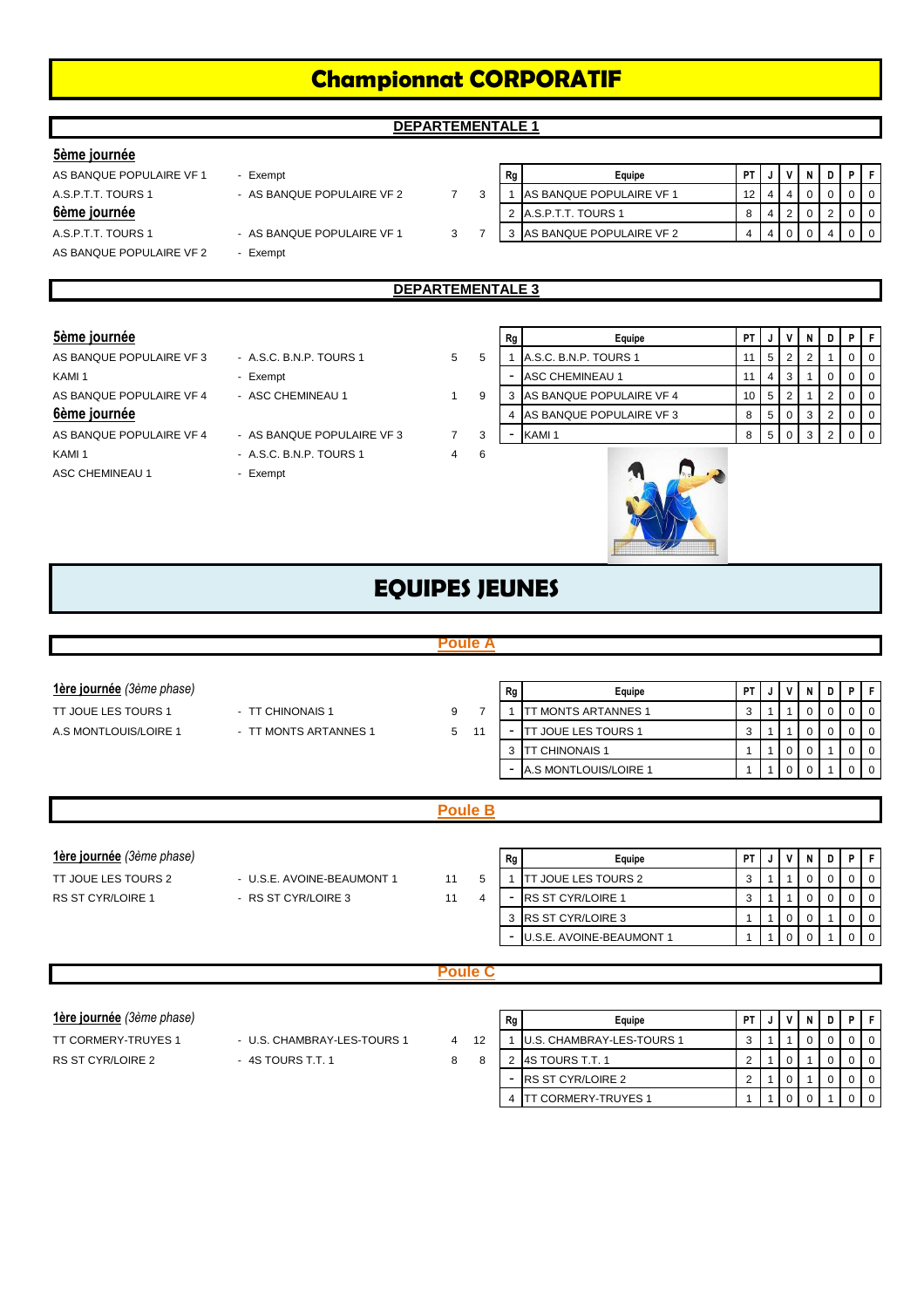|                           |                             | <b>Poule D</b>      |                |                            |                |                |                     |                               |                  |             |                     |
|---------------------------|-----------------------------|---------------------|----------------|----------------------------|----------------|----------------|---------------------|-------------------------------|------------------|-------------|---------------------|
|                           |                             |                     |                |                            |                |                |                     |                               |                  |             |                     |
| 1ère journée (3ème phase) |                             |                     | Rg             | Equipe                     | PT             |                | J V                 | N                             | D                | P           | $\mathsf F$         |
| TT JOUE LES TOURS 3       | - 4S TOURS T.T. 2           | 8<br>8              | $\mathbf{1}$   | ES VILLE AUX DAMES TT 1    | 3              | 1              | $\mathbf{1}$        | $\mathbf 0$                   | $\mathsf 0$      | $\pmb{0}$   | $\mathsf 0$         |
| ES RIDELLOIS TT 1         | - ES VILLE AUX DAMES TT 1   | 9<br>$\overline{7}$ | $\overline{2}$ | 4S TOURS T.T. 2            | $\overline{2}$ | $\mathbf{1}$   |                     | $\mathbf 0$<br>$\overline{1}$ | $\boldsymbol{0}$ | $\mathsf 0$ | $\mathsf 0$         |
|                           |                             |                     |                | TT JOUE LES TOURS 3        | $\overline{2}$ | $\mathbf{1}$   | $\mathsf 0$         | $\overline{1}$                | $\boldsymbol{0}$ | $\mathbf 0$ | $\mathbf 0$         |
|                           |                             |                     | 4              | ES RIDELLOIS TT 1          | $\mathbf{1}$   | $\mathbf{1}$   | $\mathbf 0$         | $\mathbf 0$                   |                  | $\mathbf 0$ | $\pmb{0}$           |
|                           |                             | <b>Poule E</b>      |                |                            |                |                |                     |                               |                  |             |                     |
|                           |                             |                     |                |                            |                |                |                     |                               |                  |             |                     |
|                           |                             |                     |                |                            |                |                |                     |                               |                  |             |                     |
| 1ère journée (3ème phase) |                             |                     | Rg             | Equipe                     | PT             | J              | V                   | N                             | D                | P           | $\mathsf F$         |
| US LA RICHE TT 1          | - ES OESIENNE TT 1          | 13<br>3             | $\mathbf{1}$   | A.S. FONDETTES 1           | 3              | $\mathbf{1}$   | $\mathbf{1}$        | $\mathbf 0$                   | $\mathbf 0$      | $\pmb{0}$   | $\pmb{0}$           |
| A.S. FONDETTES 1          | - TT MONTS ARTANNES 2       | 2<br>14             |                | ES OESIENNE TT 1           | 3              | $\mathbf{1}$   | $\mathbf{1}$        | $\mathbf 0$                   | $\pmb{0}$        | $\mathsf 0$ | $\mathsf 0$         |
|                           |                             |                     | 3              | <b>TT MONTS ARTANNES 2</b> | $\mathbf{1}$   | $\mathbf{1}$   | $\mathbf 0$         | $\mathbf 0$                   | $\mathbf{1}$     | $\mathbf 0$ | $\mathsf 0$         |
|                           |                             |                     |                | US LA RICHE TT 1           | $\mathbf{1}$   |                | $\Omega$            | $\Omega$                      |                  | $\Omega$    | $\mathbf 0$         |
|                           |                             | <b>Poule F</b>      |                |                            |                |                |                     |                               |                  |             |                     |
|                           |                             |                     |                |                            |                |                |                     |                               |                  |             |                     |
| lère journée (3ème phase) |                             |                     | Rg             | Equipe                     | PT             | J              | V                   | N                             | D                | P           | F                   |
| 4S TOURS T.T. 3           | - A.C. AMBOISE 1            | 10<br>6             |                | US RENAUDINE TT 1          | 3              | $\mathbf{1}$   | $\overline{1}$      | $\mathbf 0$                   | $\mathbf 0$      | $\pmb{0}$   | $\mathbf 0$         |
| US RENAUDINE TT 1         | - RS ST CYR/LOIRE 4         | F<br>16             |                | 4S TOURS T.T. 3            | 3              | $\mathbf{1}$   | $\overline{1}$      | $\pmb{0}$                     | $\pmb{0}$        | $\mathbf 0$ | $\mathsf 0$         |
|                           |                             |                     | 3              | A.C. AMBOISE 1             | $\mathbf{1}$   | $\mathbf{1}$   | $\mathsf{O}\xspace$ | $\mathbf 0$                   | $\mathbf{1}$     | $\mathsf 0$ | $\mathsf{O}\xspace$ |
|                           |                             |                     | $\overline{4}$ | RS ST CYR/LOIRE 4          | $\mathbf 0$    | $\mathbf{1}$   |                     | $\mathbf 0$<br>$\mathbf 0$    | $\mathbf 0$      | $\mathbf 0$ | $\overline{1}$      |
|                           |                             |                     |                |                            |                |                |                     |                               |                  |             |                     |
|                           |                             | <b>Poule G</b>      |                |                            |                |                |                     |                               |                  |             |                     |
|                           |                             |                     |                |                            |                |                |                     |                               |                  |             |                     |
| lère journée (3ème phase) |                             |                     | Rg             | Equipe                     | PT             | J              | $\mathsf{v}$        | N                             | D                | P           | F                   |
| TT BLERE V.C. 1           | - ES OESIENNE TT 2          | 5<br>11             | $\mathbf{1}$   | TT BLERE V.C. 1            | 3              | $\mathbf{1}$   | $\overline{1}$      | $\mathbf 0$                   | $\pmb{0}$        | $\pmb{0}$   | $\mathsf 0$         |
| TT CASTELVALERIE 1        | - TT MONTS ARTANNES 3       | 9<br>$\overline{7}$ |                | TT MONTS ARTANNES 3        | 3              | $\mathbf{1}$   | $\mathbf{1}$        | $\mathbf 0$                   | $\pmb{0}$        | $\pmb{0}$   | $\mathbf 0$         |
|                           |                             |                     | 3              | <b>ES OESIENNE TT 2</b>    | $\mathbf{1}$   | $\mathbf{1}$   | $\pmb{0}$           | $\pmb{0}$                     | 1                | $\mathbf 0$ | $\mathbf 0$         |
|                           |                             |                     |                | TT CASTELVALERIE 1         | $\mathbf{1}$   | $\mathbf{1}$   | $\mathbf 0$         | $\mathbf 0$                   |                  | $\mathbf 0$ | $\mathbf 0$         |
|                           |                             | <b>Poule H</b>      |                |                            |                |                |                     |                               |                  |             |                     |
|                           |                             |                     |                |                            |                |                |                     |                               |                  |             |                     |
|                           |                             |                     |                |                            |                |                |                     |                               |                  |             |                     |
| 1ère journée (3ème phase) |                             |                     | Rg             | Equipe                     | PT             | J              | $\mathsf{v}$        | N                             | D                | P           | F                   |
| LARCAY T.T. 1             | - ST AVERTIN SPORTS TT 1    | 3<br>13             | $\mathbf{1}$   | ST AVERTIN SPORTS TT 1     | 3              | $\mathbf{1}$   | 1                   | $\mathbf 0$                   | 0                | 0           | $\mathbf 0$         |
| TT PARCAY MESLAY 1        | - ES VILLE AUX DAMES TT 2   | 12<br>6             |                | TT PARCAY MESLAY 1         | 3              | $\mathbf{1}$   | $\mathbf{1}$        | $\mathbf 0$                   | $\mathbf 0$      | 0           | $\mathbf 0$         |
|                           |                             |                     | 3              | LARCAY T.T. 1              | $\mathbf{1}$   | $\mathbf{1}$   | $\mathsf 0$         | $\mathbf 0$                   | 1                | $\pmb{0}$   | $\mathsf{O}\xspace$ |
|                           |                             |                     |                | ES VILLE AUX DAMES TT 2    | $\mathbf{1}$   | 1              | $\mathbf 0$         | $\mathbf 0$                   | $\mathbf{1}$     | $\mathbf 0$ | $\mathsf 0$         |
|                           |                             | <b>Poule</b>        |                |                            |                |                |                     |                               |                  |             |                     |
|                           |                             |                     |                |                            |                |                |                     |                               |                  |             |                     |
| 1ère journée (3ème phase) |                             |                     | Rg             | Equipe                     | PT             | J              | V                   | N                             | D                | P           | $\mathsf F$         |
| TT JOUE LES TOURS 5       | - TT CHINONAIS 2            | 10<br>6             | $\mathbf{1}$   | <b>TT JOUE LES TOURS 5</b> | 3              | $\mathbf{1}$   | $\overline{1}$      | $\mathbf 0$                   | $\boldsymbol{0}$ | $\mathbf 0$ | $\mathbf 0$         |
| TT JOUE LES TOURS 4       | - TTC du LOCHOIS 1          | 11<br>5             |                | TTC du LOCHOIS 1           | 3              | $\mathbf{1}$   | $\overline{1}$      | $\mathbf 0$                   | $\mathbf 0$      | $\mathsf 0$ | $\mathbf 0$         |
|                           |                             |                     | 3              | TT JOUE LES TOURS 4        | $\mathbf{1}$   | $\mathbf{1}$   | $\mathbf 0$         | $\mathbf 0$                   | 1                | $\pmb{0}$   | $\mathbf 0$         |
|                           |                             |                     |                | TT CHINONAIS 2             | $\mathbf{1}$   | $\overline{1}$ | $\mathbf 0$         | $\mathbf 0$                   |                  | $\mathbf 0$ | $\mathbf 0$         |
|                           |                             |                     |                |                            |                |                |                     |                               |                  |             |                     |
|                           |                             | <b>Poule J</b>      |                |                            |                |                |                     |                               |                  |             |                     |
|                           |                             |                     |                |                            |                |                |                     |                               |                  |             |                     |
| lère journée (3ème phase) |                             |                     | Rg             | Equipe                     | PT             | J              | V                   | N                             | D                | P           | $\mathsf F$         |
| TT CORMERY-TRUYES 2       | - U.S. CHAMBRAY-LES-TOURS 2 | 13<br>3             | $\overline{1}$ | ST AVERTIN SPORTS TT 2     | 3              | $\mathbf{1}$   | 1                   | $\mathbf 0$                   | $\mathbf 0$      | $\mathbf 0$ | $\mathbf 0$         |
| ST AVERTIN SPORTS TT 2    | - CS MEMBROLLAIS TT 1       | 9<br>$\overline{4}$ |                | U.S. CHAMBRAY-LES-TOURS 2  | 3              | $\mathbf{1}$   | $\mathbf{1}$        | $\mathbf 0$                   | $\mathbf 0$      | $\mathbf 0$ | $\mathbf 0$         |
|                           |                             |                     | 3              | <b>TT CORMERY-TRUYES 2</b> | $\mathbf{1}$   | $\mathbf{1}$   | $\mathbf 0$         | $\mathbf 0$                   | $\mathbf{1}$     | 0           | $\mathbf 0$         |
|                           |                             |                     |                | CS MEMBROLLAIS TT 1        | $\mathbf{1}$   | $\mathbf{1}$   | $\mathbf 0$         | $\mathbf 0$                   | 1                | $\mathbf 0$ | $\mathsf 0$         |
|                           |                             |                     |                |                            |                |                |                     |                               |                  |             |                     |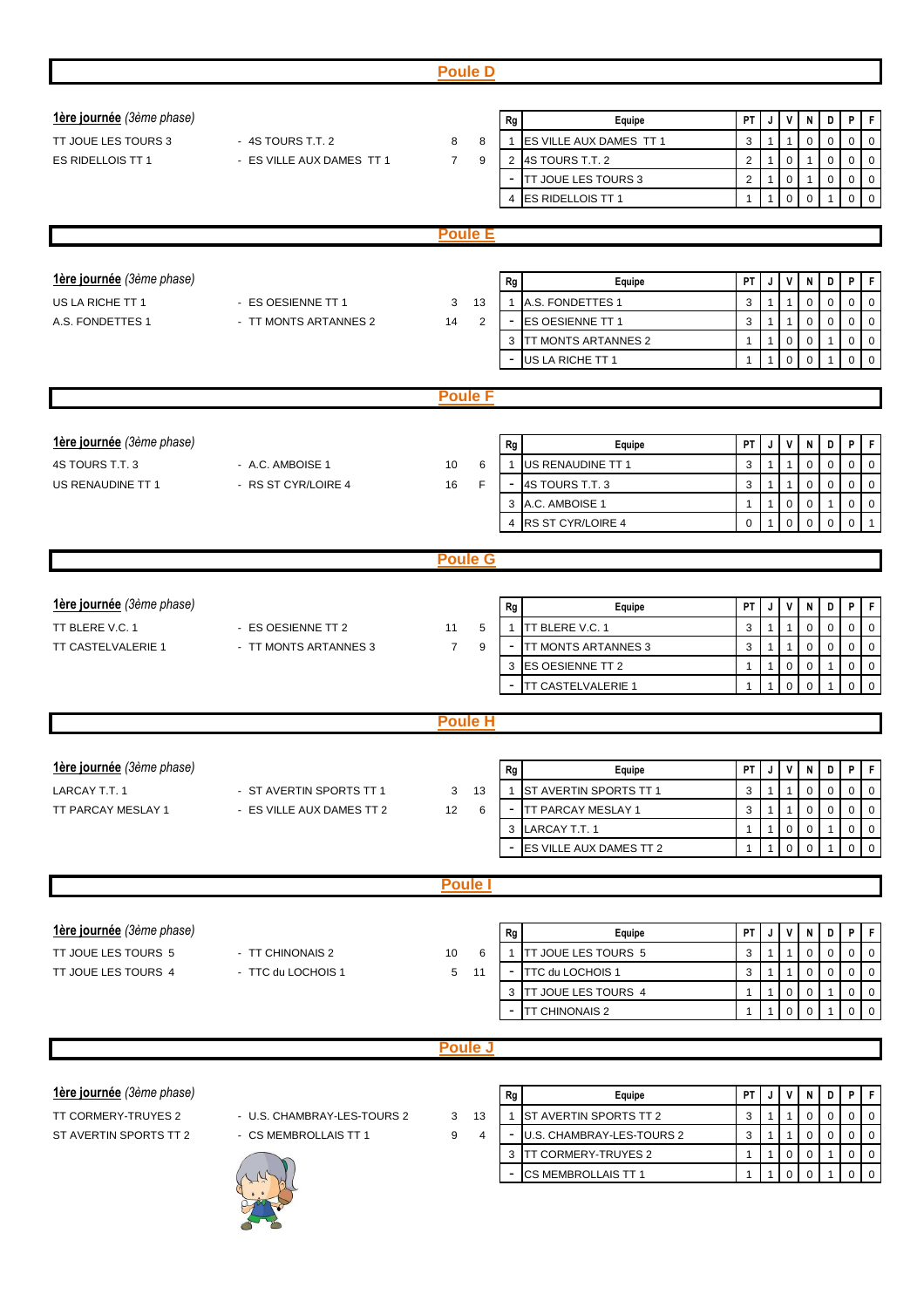|                           |                              | <b>Poule K</b>     |                                   |              |              |              |             |                |             |                |
|---------------------------|------------------------------|--------------------|-----------------------------------|--------------|--------------|--------------|-------------|----------------|-------------|----------------|
|                           |                              |                    |                                   |              |              |              |             |                |             |                |
| 1ère journée (3ème phase) |                              |                    | Rg<br>Equipe                      | PT           | J            | V            | N           | D.             | P           | F              |
| ATT LANGEAIS-CINQ MARS 1  | - A.C. AMBOISE 2             | Reporté            | A.S. FONDETTES 2<br>$\mathbf{1}$  | 3            | $\mathbf{1}$ | $\mathbf{1}$ | $\Omega$    | $\Omega$       | $\mathbf 0$ | $\mathbf 0$    |
| A.S MONTLOUIS/LOIRE 2     | - A.S. FONDETTES 2           | 5 <sub>11</sub>    | 2 A.S MONTLOUIS/LOIRE 2           | $\mathbf{1}$ | $\mathbf{1}$ | $\mathbf 0$  | $\mathbf 0$ | $\mathbf{1}$   | $\mathbf 0$ | $\mathbf 0$    |
|                           |                              |                    | 3 ATT LANGEAIS-CINQ MARS 1        | 0            | $\mathbf 0$  | $\mathbf 0$  | $\mathbf 0$ | $\mathbf 0$    | $\mathbf 0$ | $\mathbf 0$    |
|                           |                              |                    | A.C. AMBOISE 2                    | $\Omega$     | $\Omega$     | $\Omega$     | $\Omega$    | $\Omega$       | $\Omega$    | $\Omega$       |
|                           |                              |                    |                                   |              |              |              |             |                |             |                |
|                           |                              | <b>Poule L</b>     |                                   |              |              |              |             |                |             |                |
|                           |                              |                    |                                   |              |              |              |             |                |             |                |
| 1ère journée (3ème phase) |                              |                    | Rg<br>Equipe                      | PT           | J            | V            | N           | D              | P           | F              |
| 4S TOURS T.T. 4           | - AS SAVONNIERES TT 1        | 10<br>6            | RS ST CYR/LOIRE 5<br>$\mathbf{1}$ | 3            | $\mathbf{1}$ | $\mathbf{1}$ | $\mathbf 0$ | $\mathbf 0$    | $\mathbf 0$ | $\mathbf{0}$   |
| RS ST CYR/LOIRE 5         | - A.S. FONDETTES 3           | 15<br>$\mathbf{1}$ | 4S TOURS T.T. 4                   | 3            | 1            | $\mathbf{1}$ | $\mathbf 0$ | $\mathbf 0$    | $\mathbf 0$ | $\mathbf 0$    |
|                           |                              |                    | 3 AS SAVONNIERES TT 1             | $\mathbf{1}$ | 1            | $\mathbf 0$  | 0           |                | $\Omega$    | $\Omega$       |
|                           |                              |                    | A.S. FONDETTES 3                  | $\mathbf 1$  | 1            | $\mathbf 0$  | $\Omega$    | 1              | $\mathbf 0$ | $\mathbf 0$    |
|                           |                              |                    |                                   |              |              |              |             |                |             |                |
|                           |                              | <b>Poule M</b>     |                                   |              |              |              |             |                |             |                |
|                           |                              |                    |                                   |              |              |              |             |                |             |                |
| 1ère journée (3ème phase) |                              |                    | Rg<br>Equipe                      | PT           | J            | V            | N           | D              | P           | F              |
| ATT LANGEAIS-CINQ MARS 2  | - A.S. LUYNES T.T 1          | 11<br>5            | A.S. LUYNES T.T 1<br>$\mathbf{1}$ | 3            | $\mathbf{1}$ | 1            | $\Omega$    | $\mathbf 0$    | $\mathbf 0$ | $\mathbf 0$    |
| ES RIDELLOIS TT 2         | $-4S$ TOURS T.T. $5$         | 10<br>6            | 4S TOURS T.T. 5                   | 3            | 1            | $\mathbf{1}$ | $\mathbf 0$ | $\mathbf 0$    | $\mathbf 0$ | $\mathbf 0$    |
|                           |                              |                    | <b>ES RIDELLOIS TT 2</b><br>3     | 1            | $\mathbf{1}$ | $\mathbf 0$  | $\mathbf 0$ | $\mathbf{1}$   | $\mathbf 0$ | $\mathbf 0$    |
|                           |                              |                    | ATT LANGEAIS-CINQ MARS 2          | $\mathbf{1}$ | $\mathbf{1}$ | $\mathbf 0$  | $\mathbf 0$ | $\overline{1}$ | $\mathbf 0$ | $\overline{0}$ |
|                           |                              |                    |                                   |              |              |              |             |                |             |                |
|                           |                              |                    |                                   |              |              |              |             |                |             |                |
|                           |                              | <b>Poule N</b>     |                                   |              |              |              |             |                |             |                |
|                           |                              |                    |                                   |              |              |              |             |                |             |                |
| 1ère journée (3ème phase) |                              |                    | Rg<br>Equipe                      | PT           | J            | $\mathsf{v}$ | N           | D              | P           | l F            |
| US LA RICHE TT 2          | - Entente LOCHES / GENILLE 2 | 11<br>5            | US LA RICHE TT 2<br>$\mathbf{1}$  | 3            | $\mathbf{1}$ | $\mathbf{1}$ | $\mathbf 0$ | $\mathbf 0$    | $\mathbf 0$ | $\overline{0}$ |
| ST AVERTIN SPORT TT 3     | - ES VILLE AUX DAMES TT 3    | 6<br>10            | ES VILLE AUX DAMES TT 3           | 3            | $\mathbf{1}$ | $\mathbf{1}$ | $\mathsf 0$ | $\pmb{0}$      | $\mathsf 0$ | $\overline{0}$ |
|                           |                              |                    | Entente LOCHES / GENILLE 2<br>3   | $\mathbf{1}$ | $\mathbf{1}$ | $\mathbf 0$  | $\mathbf 0$ | 1              | $\mathbf 0$ | $\overline{0}$ |
|                           |                              |                    | ST AVERTIN SPORT TT 3             |              | 1            | $\Omega$     | $\Omega$    |                | $\Omega$    | $\Omega$       |
|                           |                              |                    |                                   |              |              |              |             |                |             |                |

### **Poule O**

| fere journée (3ème phase) |                           |    | Rg | Equipe                          | PT | v |  | PIF            |
|---------------------------|---------------------------|----|----|---------------------------------|----|---|--|----------------|
| LARCAY T.T. 2             | - TTC du LOCHOIS 3        | 16 |    | LARCAY T.T. 2                   |    |   |  | <b>0</b>       |
| ASTT CHEMILLE/DEME 1      | - ES VILLE AUX DAMES TT 4 |    |    | <b>IES VILLE AUX DAMES TT 4</b> |    |   |  | $\overline{0}$ |
|                           |                           |    |    | <b>ASTT CHEMILLE/DEME 1</b>     |    |   |  |                |
|                           |                           |    |    | <b>ITTC du LOCHOIS 3</b>        |    |   |  |                |